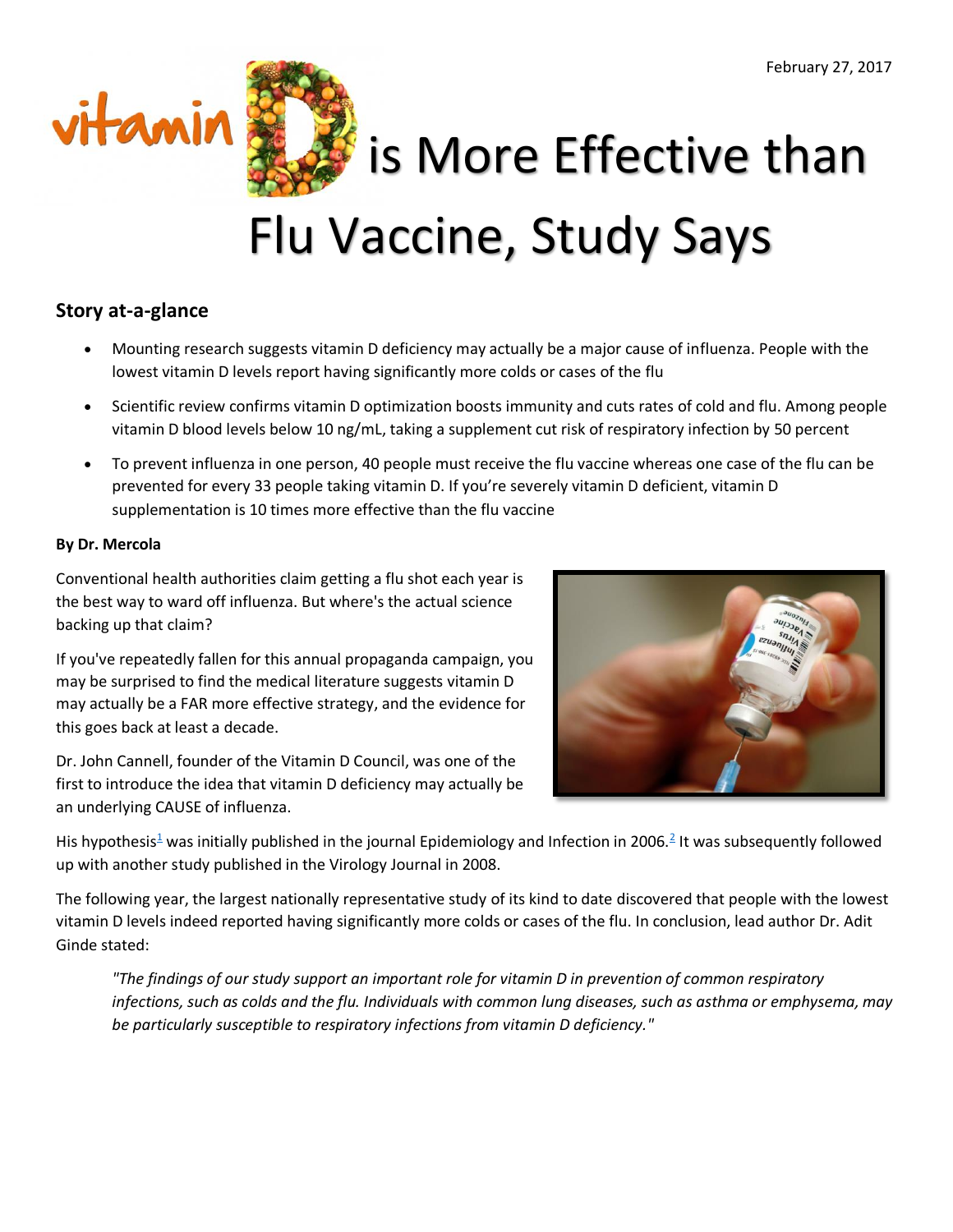# **Vitamin D Works Better Than Flu Vaccine If your Levels Are Low**

Since then, a number of studies have come to similar conclusions. Most recently, a scientific review of 25 randomized controlled trials confirmed that vitamin D supplementation boosts immunity and cuts rates of cold and flu.

Overall, the studies included nearly 11,000 individuals from more than a dozen countries. As reported by Time Magazine:

> *"… [P]eople who took daily or weekly vitamin D supplements were less likely to report acute respiratory infections, like influenza or the common cold, than those who did not …*

*For people with the most significant vitamin D deficiencies (blood levels below 10 [ng/mL]), taking a supplement cut their risk of respiratory infection in half.*

*People with higher vitamin D levels also saw a small reduction in risk: about 10 percent, which is about equal to the protective effect of the injectable flu vaccine, the researchers say."*



Like Cannell before them, the researchers believe vitamin D offers protection by increasing antimicrobial peptides in your lungs, and that "[t]his may be one reason why colds and flus are most common in the winter, when sunlight exposure (and therefore the body's natural vitamin D production) is at its lowest …"

According to this international research team, vitamin D supplementation could prevent more than 3.25 million cases of cold and flu each year in the U.K. alone. Another statistic showing vitamin D is a more effective strategy than flu vaccine is the "number needed to treat" (NNT).

Overall, one person would be spared from influenza for every 33 people taking a vitamin D supplement (NNT = 33), whereas 40 people have to receive the flu vaccine in order to prevent one case of the flu (NNT = 40).

Among those with severe vitamin D deficiency at baseline, the NNT was 4. In other words, if you're vitamin D deficient to begin with, vitamin D supplementation is 10 times more effective than the flu vaccine.

# **Optimizing Vitamin D May Be Your Best Defense against Influenza**

In my view, optimizing your vitamin D levels is one of the absolute best flu-prevention and optimal health strategies available. Your diet also plays a significant role of course, as it lays the foundation for good immune function.

A high-sugar diet is a sure-fire way to diminish your body's innate ability to fight off infections of all kinds by radically impairing the functioning of your immune system.

However, I do not agree that fortifying more processed foods with vitamin D is the best solution, although I realize it could potentially have a more widespread impact among people who remain unaware of the beneficial health effects of sunlight in general.

I believe sensible sun exposure is the ideal way to optimize your vitamin D. Taking a vitamin D3 supplement is only recommended in cases when you simply cannot obtain sufficient amounts of sensible sun exposure.

It's also important to point out that, contrary to what's reported by most mainstream media, including NPR report above, most people cannot optimize their vitamin D levels by getting the recommended 600 IUs of vitamin D from fortified foods. The dose you need really depends on your current blood level of vitamin D.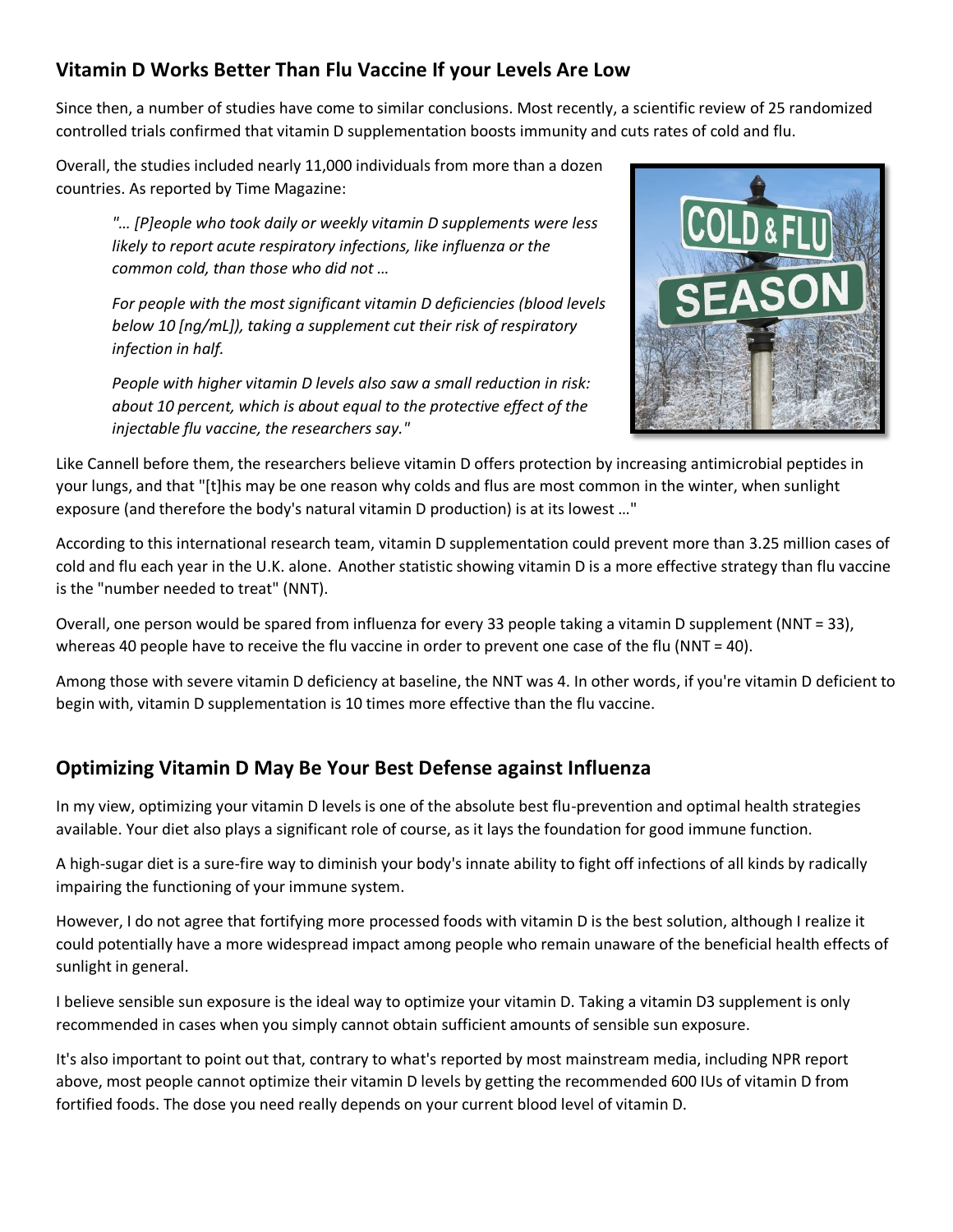If it's very low, you may need 8,000 to 10,000 IUs of vitamin D3 per day in order to reach and maintain a clinically relevant level of 45 to 60 nanograms per milliliter (ng/mL). The only way to know how much you need is to get tested at least once or twice each year.

If you've been supplementing for some time and your levels are still below 45 ng/mL, you then know you have to increase your dose further. If using an oral supplement, also make sure to boost your vitamin K2 and magnesium intake, as these nutrients help optimize vitamin D levels.

# **Other Studies Supporting Link between Vitamin D Deficiency and Influenza**

In a study published in 2010, researchers investigated the effect of vitamin D on the incidence of seasonal influenza A in schoolchildren. The randomized, double blind, placebo-controlled study included 430 children, half of which were given 1,200 IUs of vitamin D3 per day while the other half received a placebo.

Overall, children in the treatment group were 42 percent less likely to come down with the flu. According to the authors: *"This study suggests that vitamin D3 supplementation during the winter may reduce the incidence of influenza A, especially in specific subgroups of schoolchildren."*



Another study published that same year concluded that infection-

fighting T-cells need help from vitamin D in order to activate. This is yet another mechanism that helps explain why vitamin D is so effective against infections.

When a T cell recognizes foreign invaders like bacteria or viruses, it sends activating signals to the vitamin D receptor (VDR) gene.

The VDR gene then starts producing a protein that binds vitamin D in the T cell. A downstream effect of this is PLCgamma1 protein production, which subsequently enables the T cell to fight the infection. At the time, lead researcher Carsten Geisler told Food Consumer:

*"When a T cell is exposed to a foreign pathogen, it extends a signaling device or "antenna" known as a vitamin D receptor, with which it searches for vitamin D. This means the T cell must have vitamin D or activation of the cell will cease. If the T cells cannot find enough vitamin D in the blood, they won't even begin to mobilize."*

With that understanding, it's no wonder flu shots don't work. Flu vaccines do absolutely nothing to address the underlying problem of vitamin D deficiency, which is effectively hindering your immune system from working properly.

In fact, flu vaccines tend to deteriorate your immune function, and their side effects can be significant.

# **'Gold Standard' Studies Ignored by Mainstream Media**

The gold standard of scientific analysis, the so-called Cochrane Database Review, has also issued several reports between 2006 and 2012, all of which decimate the claim that flu vaccinations are the most effective prevention method available. In 2010, Cochrane published the following bombshell conclusion, which was completely ignored by mainstream media:

*"Influenza vaccines have a modest effect in reducing influenza symptoms and working days lost. There is no evidence that they affect complications, such as pneumonia, or transmission. WARNING: This review includes 15 out of 36 trials funded by industry (four had no funding declaration).*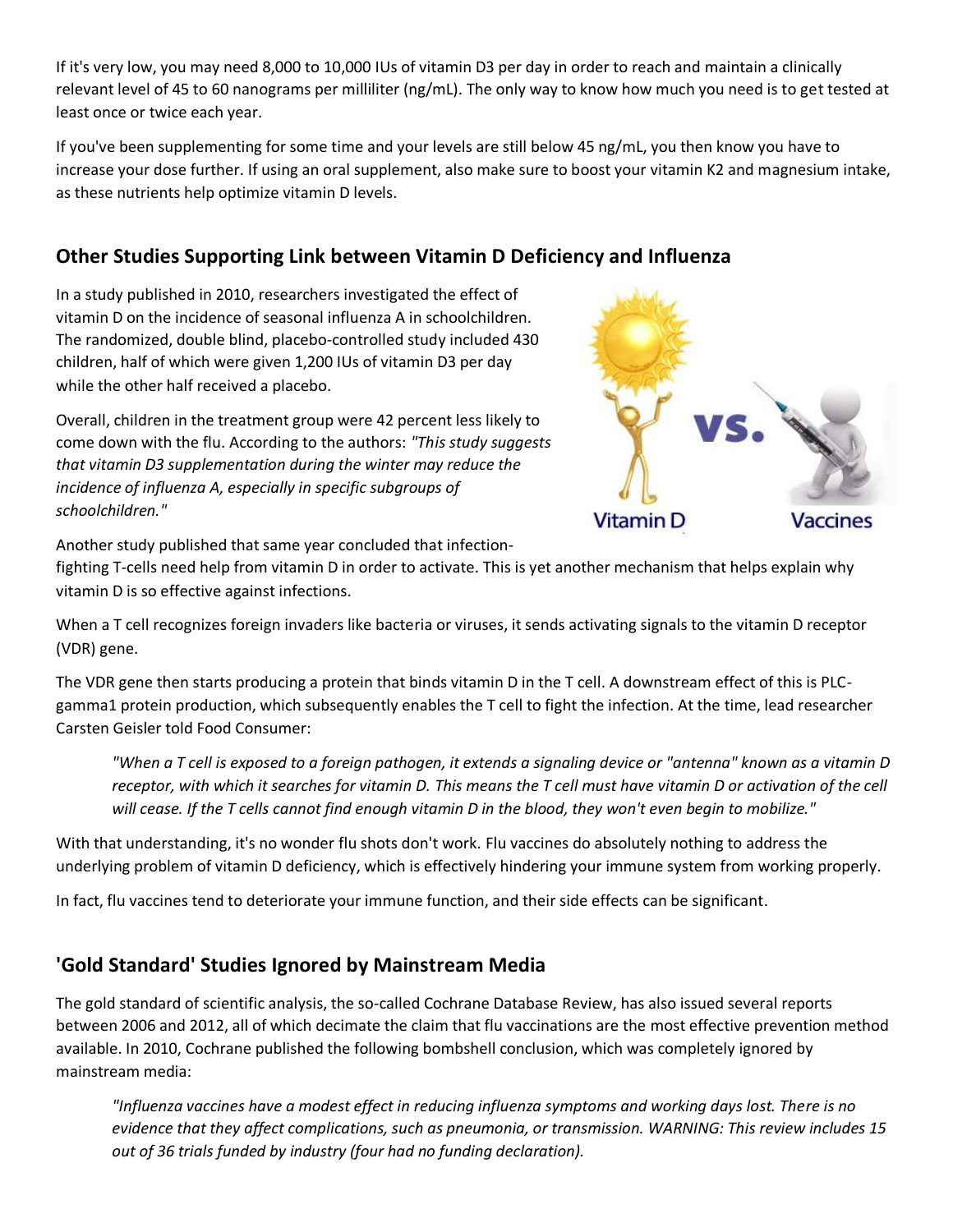*An earlier systematic review of 274 influenza vaccine studies published up to 2007 found industry funded studies were published in more prestigious journals and cited more than other studies independently from methodological quality and size. Studies funded from public sources were significantly less likely to report conclusions favorable to the vaccines …"*

So, despite the fact that 15 of the 36 studies included were biased by industry interests, they still couldn't come up with evidence supporting the conventional claim that flu vaccines are the best and most effective prevention available against influenza!

# **Scientific Reviews Show Vaccinating Children and Elderly Is Ineffective**

Cochrane has issued several reports addressing the effectiveness of flu vaccines on infants and the elderly — two groups that tend to be the most targeted by flu vaccine advertising — and all have had negative findings. For children:

1. A large-scale, systematic review of 51 studies, published in the Cochrane Database of Systematic Reviews in 2006, found no evidence that the flu vaccine is any more effective than a placebo in children under two. The studies involved 260,000 children, age 6 to 23 months.

2. In 2008, another Cochrane review again concluded that "little evidence is available" that the flu vaccine is effective for children under the age of two. Even more disturbingly, the authors stated that:

*"It was surprising to find only one study of inactivated vaccine in children under two years, given current recommendations to vaccinate healthy children from six months old in the USA and Canada. If immunization in children is to be recommended as a public health policy, large-scale studies assessing important outcomes and directly comparing vaccine types are urgently required."*

3. In a 2012 review, Cochrane concluded that "in children aged from two years, nasal spray vaccines made from weakened influenza viruses were better at preventing illness caused by the influenza virus than injected vaccines made from the killed virus. Neither type was particularly good at preventing "flu-like illness" caused by other types of viruses. In children under the age of two, the efficacy of inactivated vaccine was similar to placebo." The available evidence with regards to protecting the elderly is equally abysmal.



4. In 2010, Cochrane concluded that: "The available evidence is of poor quality and provides no guidance regarding the safety, efficacy or effectiveness of influenza vaccines for people aged 65 years or older."

5. Cochrane also reviewed whether or not vaccinating health care workers can help protect the elderly patients with whom they work. In conclusion, the authors stated that: "[T]here is no evidence that vaccinating health care workers prevents influenza in elderly residents in long-term care facilities."

# **Annual Flu Vaccinations May Raise Risk of More Serious Infections**

Other recent studies have shown that with each successive annual flu vaccination, the protection afforded by the vaccine appears to diminish. Research published in 2014 concluded that vaccine-induced protection against influenza was greatest among those who had NOT received a flu shot in the previous five years. The flu vaccine may also increase your risk of contracting other, more serious influenza infections.

- Data shows people who received the seasonal flu vaccine in 2008 had twice the risk of getting the H1N1 "swine flu" compared to those who didn't receive a flu shot.
- Compared to children who do not get an annual flu vaccine, those who receive influenza vaccinations have a three times higher risk of hospitalization due to influenza.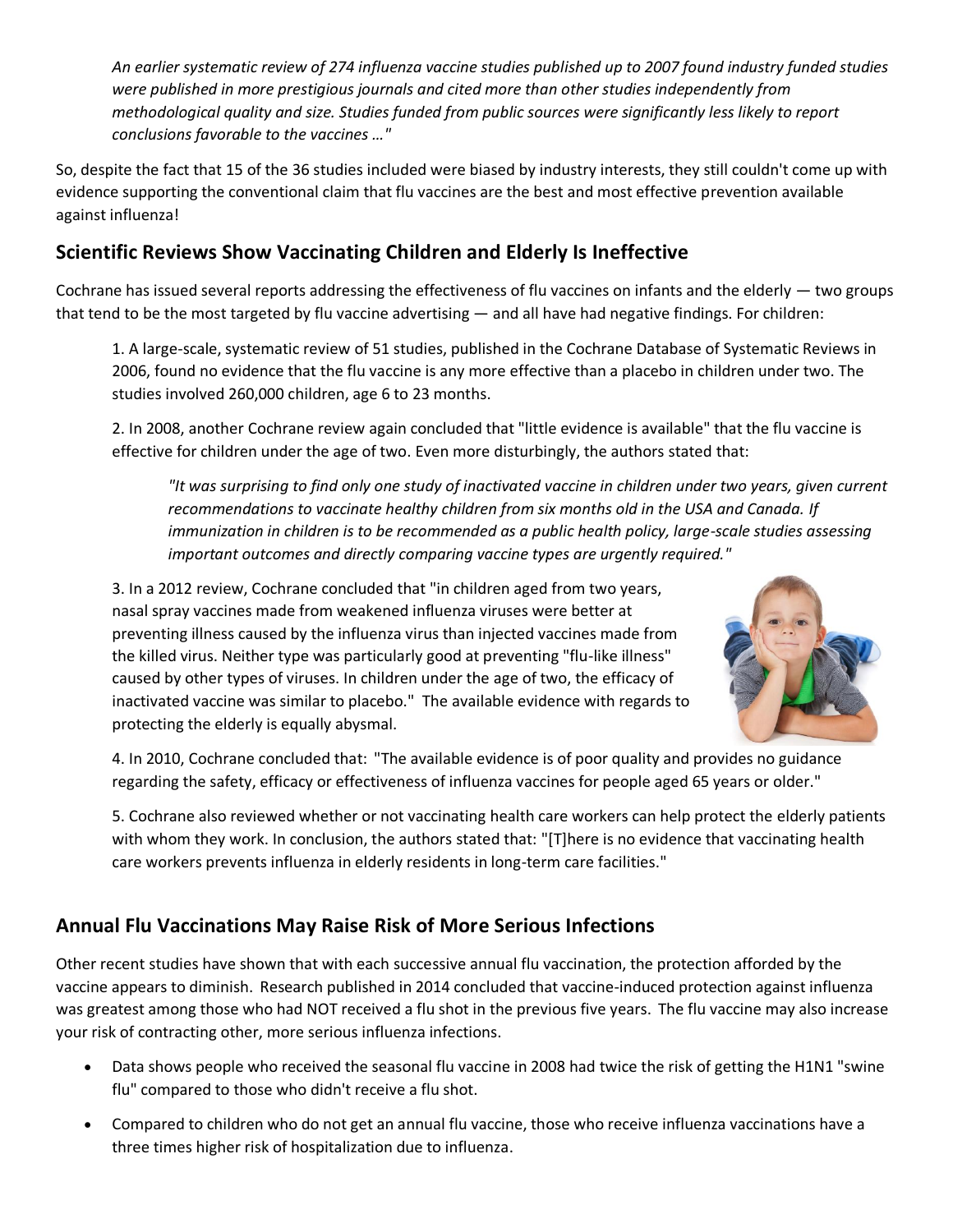Research also shows that statin drugs  $-$  taken by 1 in 4 Americans over the age of 45  $-$  may undermine your immune system's ability to respond to the flu vaccine. When you consider the low efficacy rate of the flu vaccine in any given year, getting vaccinated if you're on a statin may well be a moot point.

Independent science reviews have also concluded that influenza vaccine does not appear to prevent influenza-like illness associated with other types of viruses responsible for about 80 percent of all respiratory or gastrointestinal infections during any given flu season.

#### *\*\*\*\*\*\*\*\*\*\*\*\*\*\*\*\*\*\*\*\**

#### *Actual Study:*

## **Vitamin D supplementation to prevent acute respiratory tract infections: systematic review and meta-analysis of individual participant data**

*BMJ* 2017; 356 doi: <https://doi.org/10.1136/bmj.i6583> (Published 15 February 2017) Cite this as: BMJ 2017;356:i6583

#### Author affiliations

- 1. Correspondence to: A R Martineau a.martineau@qmul.ac.uk
- **Accepted** 1 December 2016

#### **Abstract**

**Objectives** To assess the overall effect of vitamin D supplementation on risk of acute respiratory tract infection, and to identify factors modifying this effect.

**Design** Systematic review and meta-analysis of individual participant data (IPD) from randomised controlled trials.

**Data sources** Medline, Embase, the Cochrane Central Register of Controlled Trials, Web of Science, ClinicalTrials.gov, and the International Standard Randomised Controlled Trials Number registry from inception to December 2015.

**Eligibility criteria for study selection** Randomised, double blind, placebo controlled trials of supplementation with vitamin  $D_3$  or vitamin  $D_2$  of any duration were eligible for inclusion if they had been approved by a research ethics committee and if data on incidence of acute respiratory tract infection were collected prospectively and prespecified as an efficacy outcome.

**Results** 25 eligible randomised controlled trials (total 11 321 participants, aged 0 to 95 years) were identified. IPD were obtained for 10 933 (96.6%) participants. Vitamin D supplementation reduced the risk of acute respiratory tract infection among all participants (adjusted odds ratio 0.88, 95% confidence interval 0.81 to 0.96; P for heterogeneity <0.001). In subgroup analysis, protective effects were seen in those receiving daily or weekly vitamin D without additional bolus doses (adjusted odds ratio 0.81, 0.72 to 0.91) but not in those receiving one or more bolus doses (adjusted odds ratio 0.97, 0.86 to 1.10; P for interaction=0.05). Among those receiving daily or weekly vitamin D, protective effects were stronger in those with baseline 25-hydroxyvitamin D levels <25 nmol/L (adjusted odds ratio 0.30, 0.17 to 0.53) than in those with baseline 25-hydroxyvitamin D levels ≥25 nmol/L (adjusted odds ratio 0.75, 0.60 to 0.95; P for interaction=0.006). Vitamin D did not influence the proportion of participants experiencing at least one serious adverse event (adjusted odds ratio 0.98, 0.80 to 1.20, P=0.83). The body of evidence contributing to these analyses was assessed as being of high quality.

**Conclusions** Vitamin D supplementation was safe and it protected against acute respiratory tract infection overall. Patients who were very vitamin D deficient and those not receiving bolus doses experienced the most benefit.

**Systematic review registration** PROSPERO CRD42014013953.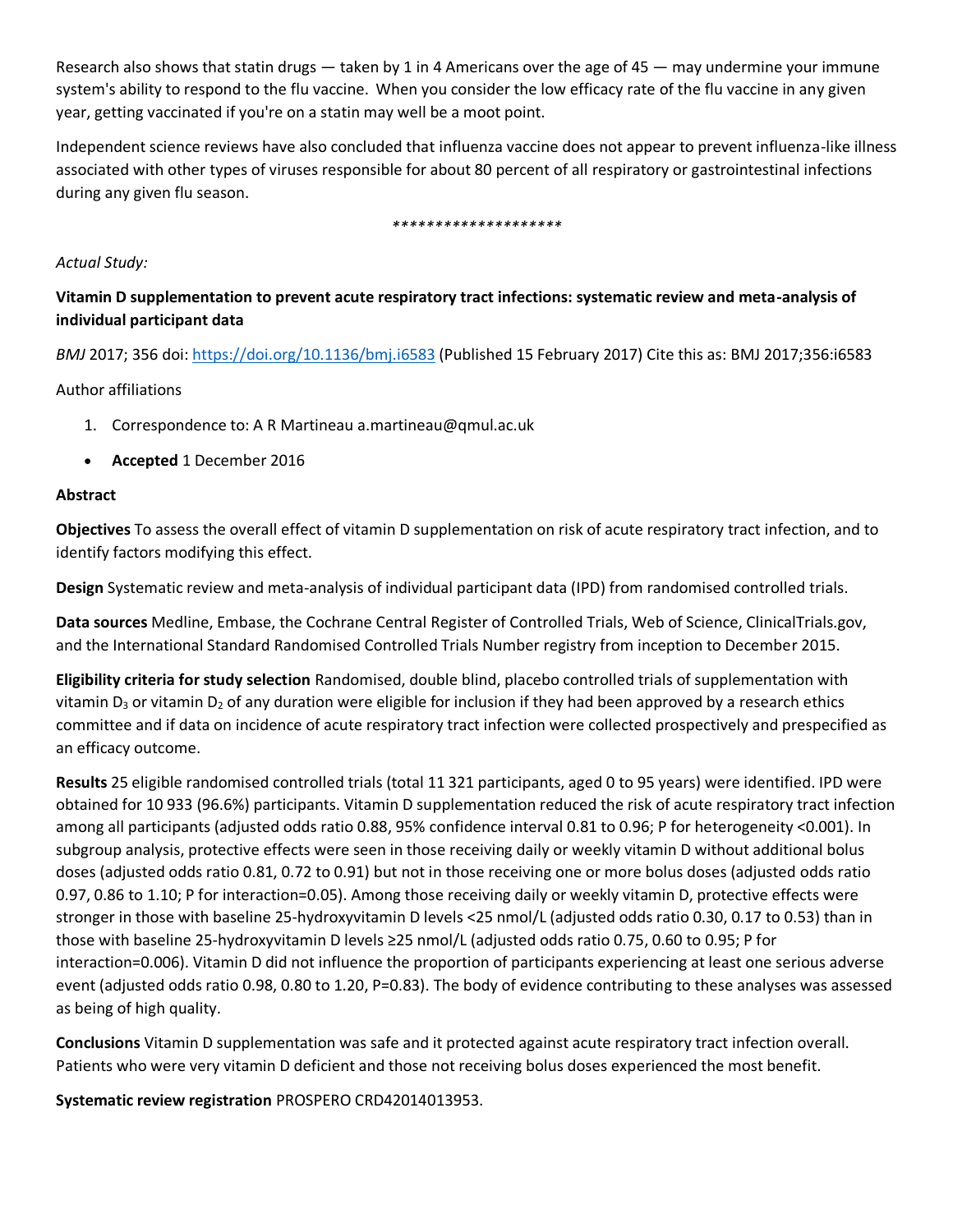#### **Introduction**

Acute respiratory tract infections are a major cause of global morbidity and mortality and are responsible for 10% of ambulatory and emergency department visits in the USA**[1](http://www.bmj.com/content/356/bmj.i6583#ref-1)** and an estimated 2.65 million deaths worldwide in 2013.**[2](http://www.bmj.com/content/356/bmj.i6583#ref-2)** Observational studies report consistent independent associations between low serum concentrations of 25 hydroxyvitamin D (the major circulating vitamin D metabolite) and susceptibility to acute respiratory tract infection.**[34](http://www.bmj.com/content/356/bmj.i6583#ref-3)** 25-hydroxyvitamin D supports induction of antimicrobial peptides in response to both viral and bacterial stimuli,**[56](http://www.bmj.com/content/356/bmj.i6583#ref-5)[7](http://www.bmj.com/content/356/bmj.i6583#ref-7)** suggesting a potential mechanism by which vitamin D inducible protection against respiratory pathogens might be mediated. Vitamin D metabolites have also been reported to induce other innate antimicrobial effector mechanisms, including induction of autophagy and synthesis of reactive nitrogen intermediates and reactive oxygen intermediates.**[8](http://www.bmj.com/content/356/bmj.i6583#ref-8)** These epidemiological and in vitro data have prompted numerous randomised controlled trials to determine whether vitamin D supplementation can decrease the risk of acute respiratory tract infection. A total of five aggregate data meta-analyses incorporating data from up to 15 primary trials have been conducted to date, of which two report statistically significant protective effects**[910](http://www.bmj.com/content/356/bmj.i6583#ref-9)** and three report no statistically significant effects.**[1112](http://www.bmj.com/content/356/bmj.i6583#ref-11)[13](http://www.bmj.com/content/356/bmj.i6583#ref-13)** All but one of these aggregate data meta-analyses**[11](http://www.bmj.com/content/356/bmj.i6583#ref-11)** reported statistically significant heterogeneity of effect between primary trials.

This heterogeneity might have arisen as a result of variation in participant characteristics and dosing regimens between trials, either of which may modify the effects of vitamin D supplementation on immunity to respiratory pathogens.**[14](http://www.bmj.com/content/356/bmj.i6583#ref-14)** People with chronic obstructive pulmonary disease who have lower baseline vitamin D status have been reported to derive greater clinical benefit from supplementation than those with higher baseline status,**[1516](http://www.bmj.com/content/356/bmj.i6583#ref-15)**and participant characteristics such as age and body mass index have been reported to modify the 25-hydroxyvitamin D response to vitamin D supplementation.**[1718](http://www.bmj.com/content/356/bmj.i6583#ref-17)** Treatment with large boluses of vitamin D has been associated with reduced efficacy for non-classic effects,**[9](http://www.bmj.com/content/356/bmj.i6583#ref-9)** and in some cases an increased risk of adverse outcomes.**[19](http://www.bmj.com/content/356/bmj.i6583#ref-19)** While study level factors are amenable to exploration through aggregate data meta-analysis of published data, potential effect modifiers operating at an individual level, such as baseline vitamin D status, can only be explored using individual participant data (IPD) meta-analysis. This is because subgroups are not consistently disaggregated in trial reports, and adjustments for potential confounders cannot be applied similarly across trials.**[20](http://www.bmj.com/content/356/bmj.i6583#ref-20)**To identify factors that might explain the observed heterogeneity of results from randomised controlled trials, we undertook an IPD meta-analysis based on all 25 randomised controlled trials of vitamin D supplementation for prevention of acute respiratory tract infection that were completed up to the end of December 2015.

#### **Methods**

#### **Protocol and registration**

The methods were prespecified in a protocol that was registered with the PROSPERO International Prospective Register of Systematic Reviews [\(www.crd.york.ac.uk/PROSPERO/display\\_record.asp?ID=CRD42014013953\)](http://www.crd.york.ac.uk/PROSPERO/display_record.asp?ID=CRD42014013953). Approval by a research ethics committee to conduct this meta-analysis was not required in the UK; local ethical permission to contribute deidentified IPD from primary trials was required and obtained for studies by Camargo et al**[21](http://www.bmj.com/content/356/bmj.i6583#ref-21)** (the ethics review committee of the Mongolian Ministry of Health), Murdoch et al**[22](http://www.bmj.com/content/356/bmj.i6583#ref-22)** (Southern Health and Disability Ethics Committee, reference URB/09/10/050/AM02), Rees et al**[23](http://www.bmj.com/content/356/bmj.i6583#ref-23)** (Committee for the Protection of Human Subjects,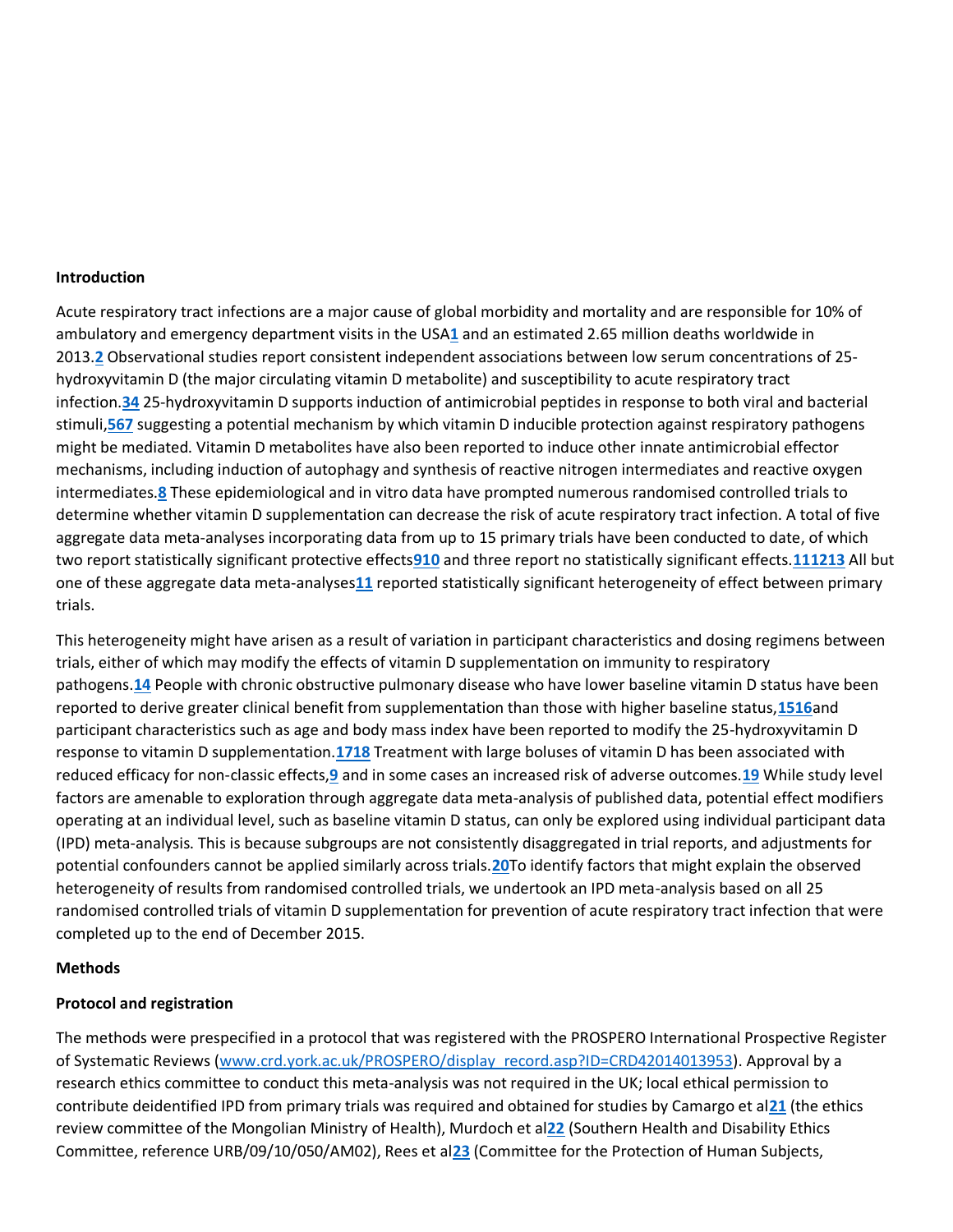Dartmouth College, USA; protocol No 24381), Tachimoto et al**[24](http://www.bmj.com/content/356/bmj.i6583#ref-24)** (ethics committee of the Jikei University School of Medicine, reference 26-333: 7839), Tran et al**[25](http://www.bmj.com/content/356/bmj.i6583#ref-25)** (QIMR Berghofer Medical Research Institute human research ethics committee, P1570), and Urashima et al**[2627](http://www.bmj.com/content/356/bmj.i6583#ref-26)** (ethics committee of the Jikei University School of Medicine, reference 26- 333: 7839).

## **Patient and public involvement**

Two patient and public involvement representatives were involved in development of the research questions and the choice of outcome measures specified in the study protocol. They were not involved in patient recruitment, since this is a meta-analysis of completed studies. Data relating to the burden of the intervention on participants' quality of life and health were not meta-analysed. Where possible, results of this systematic review and meta-analysis will be disseminated to individual participants through the principal investigators of each trial.

## **Eligibility criteria**

Randomised, double blind, placebo controlled trials of supplementation with vitamin  $D_3$  or vitamin  $D_2$  of any duration were eligible for inclusion if they had been approved by a research ethics committee and if data on incidence of acute respiratory tract infection were collected prospectively and prespecified as an efficacy outcome. The last requirement was imposed to minimise misclassification bias (prospectively designed instruments to capture acute respiratory tract infection events were deemed more likely to be sensitive and specific for this outcome). We excluded studies reporting results of long term follow-up of primary randomised controlled trials.

### **Study identification and selection**

Two investigators (ARM and DAJ) searched Medline, Embase, the Cochrane Central Register of Controlled Trials (CENTRAL), Web of Science, ClinicalTrials.gov, and the International Standard Randomized Controlled Trials Number (ISRCTN) registry using the electronic search strategies described in the supplementary material. Searches were regularly updated up to, and including, 31 December 2015. No language restrictions were imposed. These searches were supplemented by searches of review articles and reference lists of trial publications. Collaborators were asked if they knew of any additional trials. Two investigators (ARM and CAC) determined which trials met the eligibility criteria.

#### **Data collection processes**

IPD were requested from the principal investigator for each eligible trial, and the terms of collaboration were specified in a data transfer agreement, signed by representatives of the data provider and the recipient (Queen Mary University of London). Data were deidentified at source before transfer by email. On receipt, three investigators (DAJ, RLH, and LG) assessed data integrity by performing internal consistency checks and by attempting to replicate results of the analysis for incidence of acute respiratory tract infection where this was published in the trial report. Study authors were contacted to provide missing data and to resolve queries arising from these integrity checks. Once queries had been resolved, clean data were uploaded to the main study database, which was held in STATA IC v12 (College Station, TX).

Data relating to study characteristics were extracted for the following variables: setting, eligibility criteria, details of intervention and control regimens, study duration, and case definitions for acute respiratory tract infection. IPD were extracted for the following variables, where available: baseline data were requested for age, sex, cluster identifier (cluster randomised trials only), racial or ethnic origin, influenza vaccination status, history of asthma, history of chronic obstructive pulmonary disease, body weight, height (adults and children able to stand) or length (infants), serum 25 hydroxyvitamin D concentration, study allocation (vitamin D versus placebo), and details of any stratification or minimisation variables. Follow-up data were requested for total number of acute respiratory tract infections (upper or lower), upper respiratory tract infections, and lower respiratory tract infections experienced during the trial; time from first dose of study drug to first acute respiratory tract infection (upper or lower), upper respiratory tract infection, or lower respiratory tract infection if applicable; total number of courses of antibiotics taken for acute respiratory tract infection during the trial; total number of days off work or school due to symptoms of acute respiratory tract infection during the trial; serum 25-hydroxyvitamin D concentration at final follow-up; duration of follow-up; number and nature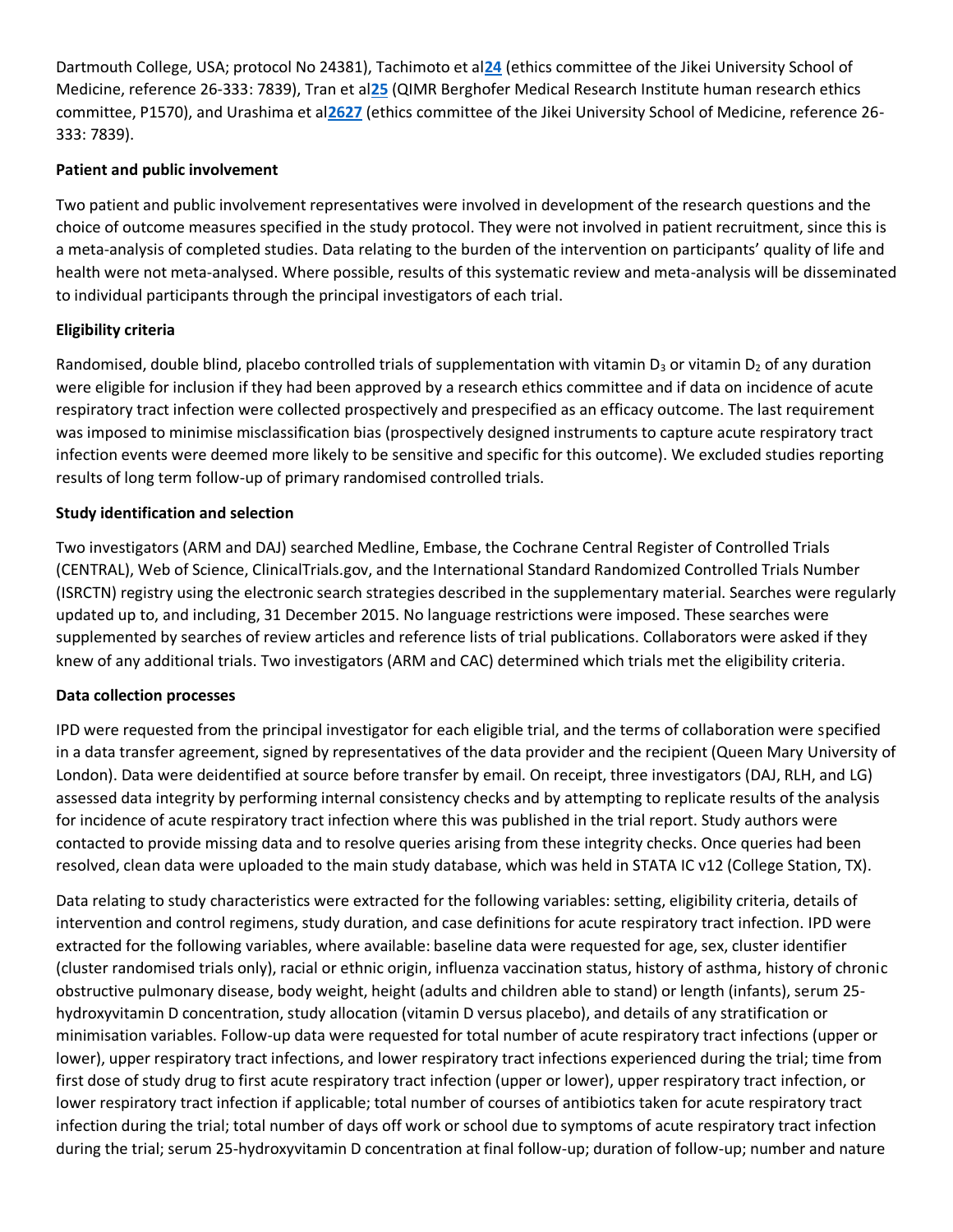of serious adverse events; number of potential adverse reactions (incident hypercalcaemia or renal stones); and participant status at end of the trial (completed, withdrew, lost to follow-up, died).

## **Risk of bias assessment for individual studies**

We used the Cochrane Collaboration risk of bias tool**[28](http://www.bmj.com/content/356/bmj.i6583#ref-28)** to assess sequence generation; allocation concealment; blinding of participants, staff, and outcome assessors; completeness of outcome data; and evidence of selective outcome reporting and other potential threats to validity. Two investigators (ARM and DAJ) independently assessed study quality, except for the three trials by Martineau and colleagues, which were assessed by CAC. Discrepancies were resolved by consensus.

## **Definition of outcomes**

The primary outcome of the meta-analysis was incidence of acute respiratory tract infection, incorporating events classified as upper respiratory tract infection, lower respiratory tract infection, and acute respiratory tract infection of unclassified location (ie, infection of the upper respiratory tract or lower respiratory tract, or both). Secondary outcomes were incidence of upper and lower respiratory tract infections, analysed separately; incidence of emergency department attendance or hospital admission, or both for acute respiratory tract infection; use of antimicrobials for treatment of acute respiratory tract infection; absence from work or school due to acute respiratory tract infection; incidence and nature of serious adverse events; incidence of potential adverse reactions to vitamin D (hypercalcaemia or renal stones); and mortality (acute respiratory tract infection related and all cause).

### **Synthesis methods**

LG and RLH analysed the data. Our IPD meta-analysis approach followed published guidelines.**[20](http://www.bmj.com/content/356/bmj.i6583#ref-20)** Initially we reanalysed all studies separately; the original authors were asked to confirm the accuracy of this reanalysis where it had been performed previously, and any discrepancies were resolved. Then we performed both one step and two step IPD metaanalysis for each outcome separately using a random effects model adjusted for age, sex, and study duration to obtain the pooled intervention effect with a 95% confidence interval. We did not adjust for other covariates because missing values for some participants would have led to their exclusion from statistical analyses. In the one step approach, we modelled IPD from all studies simultaneously while accounting for the clustering of participants within studies. In the two step approach we first analysed IPD for each separate study independently to produce an estimate of the treatment effect for that study; we then synthesised these data in a second step.**[20](http://www.bmj.com/content/356/bmj.i6583#ref-20)** For the one step IPD meta-analysis we assessed heterogeneity by calculation of the standard deviation of random effects; for the two step IPD meta-analysis we summarised heterogeneity using the I<sup>2</sup> statistic. We calculated the number needed to treat to prevent one person from having any acute respiratory tract infection (NNT) using the Visual Rx NNT calculator [\(www.nntonline.net/visualrx/\)](http://www.nntonline.net/visualrx/), where meta-analysis of dichotomous outcomes revealed a statistically significant beneficial effect of allocation to vitamin D compared with placebo.

#### **Exploration of variation in effects**

To explore the causes of heterogeneity and identify factors modifying the effects of vitamin D supplementation, we performed prespecified subgroup analyses by extending the one step meta-analysis framework to include treatmentcovariate interaction terms. Subgroups were defined according to baseline vitamin D status (serum 25-hydroxyvitamin D <25 *v* ≥25 nmol/L), vitamin D dosing regimen (daily or weekly without bolus dosing versus a regimen including at least one bolus dose of at least 30 000 IU vitamin D), dose size (daily equivalent <800 IU, 800-1999 IU, ≥2000 IU), age (≤1 year, 1.1-15.9 years, 16-65 years, >65 years), body mass index (<25 *v* ≥25), and presence compared with absence of asthma, chronic obstructive pulmonary disease, and previous influenza vaccination. To ensure that reported subgroup effects were independent, we adjusted interaction analyses for potential confounders (age, sex, and study duration). The 25 nmol/L cut-off for baseline 25-hydroxyvitamin D concentration in subgroup analyses was selected on the grounds that it is the threshold for vitamin D deficiency defined by the UK Department of Health,**[29](http://www.bmj.com/content/356/bmj.i6583#ref-29)** and the level below which participants in clinical trials have experienced the most consistent benefits of supplementation.**[30](http://www.bmj.com/content/356/bmj.i6583#ref-30)** We also performed an exploratory analysis investigating effects in subgroups defined using the 50 nmol/L and 75 nmol/L cut-offs for baseline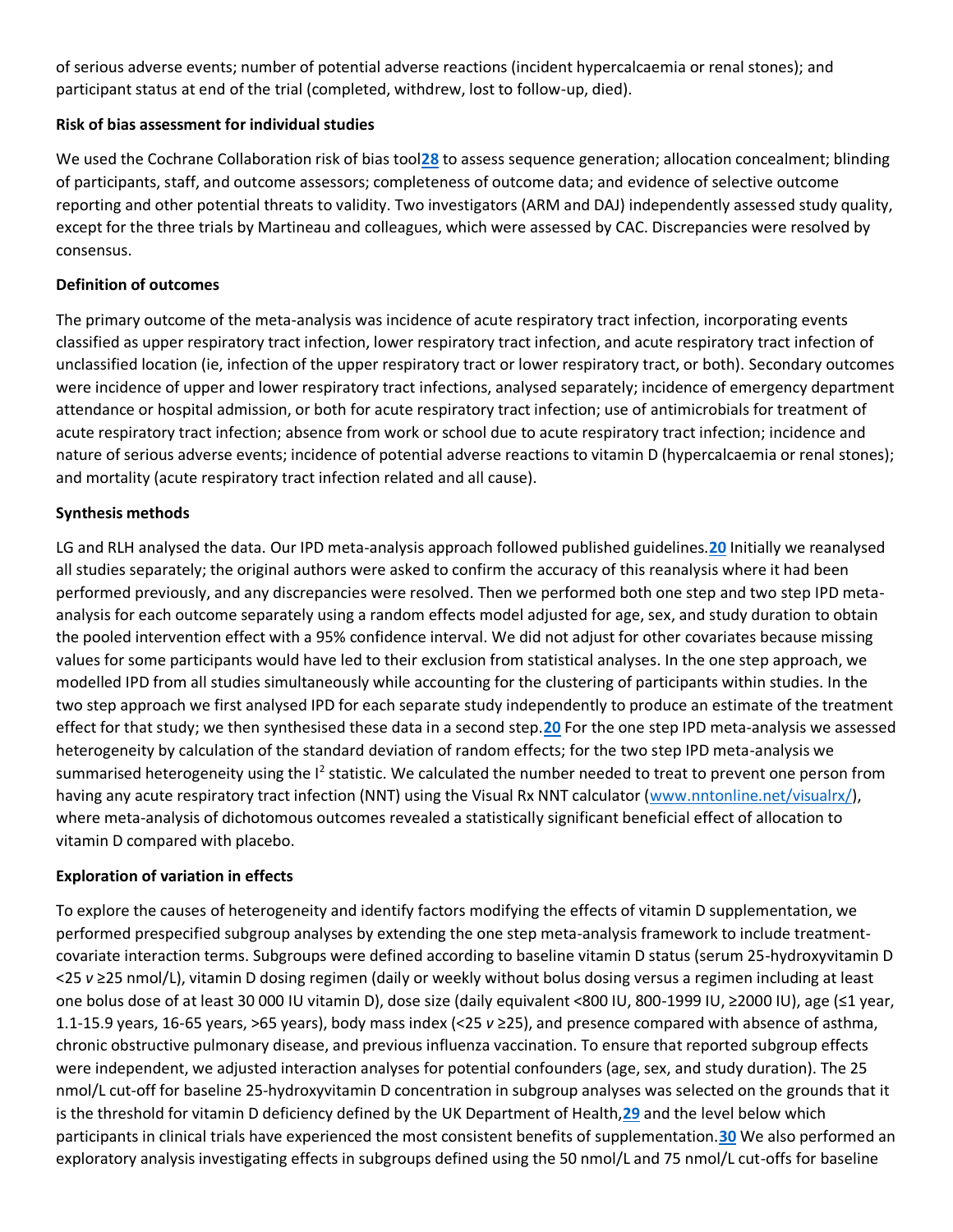circulating 25-hydroxyvitamin D concentration, because observational studies have reported that less profound states of vitamin D deficiency may also associate independently with an increased risk of acute respiratory tract infection.**[3132](http://www.bmj.com/content/356/bmj.i6583#ref-31)** To minimise the chance of type 1 error arising from multiple analyses, we inferred statistical significance for subgroup analyses only where P values for treatment-covariate interaction terms were <0.05.

## **Quality assessment across studies**

For the primary analysis we investigated the likelihood of publication bias through the construction of a contour enhanced funnel plot.**[33](http://www.bmj.com/content/356/bmj.i6583#ref-33)** We used the five GRADE considerations (study limitations, consistency of effect, imprecision, indirectness, and publication bias)**[34](http://www.bmj.com/content/356/bmj.i6583#ref-34)** to assess the quality of the body of evidence contributing to analyses of the primary efficacy outcome and major safety outcome of our meta-analysis (see supplementary table S3).

## **Additional analyses**

We conducted sensitivity analyses excluding IPD from trials where acute respiratory tract infection was a secondary outcome (as opposed to a primary or co-primary outcome), and where risk of bias was assessed as being unclear. We also conducted a responder analysis in participants randomised to the intervention arm of included studies for whom end study data on 25-hydroxyvitamin D were available, comparing risk of acute respiratory tract infection in those who attained a serum level of 75 nmol/L or more compared with those who did not.

## **Results**

## **Study selection and IPD obtained**

Our search identified 532 unique studies that were assessed for eligibility; of these, 25 studies with a total of 11 321 randomised participants fulfilled the eligibility criteria (fig  $1\mathbf{I}$ ). IPD were sought and obtained for all 25 studies. Outcome data for the primary analysis of proportion of participants experiencing at least one acute respiratory tract infection were obtained for 10 933 (96.6%) of the randomised participants.



**Fig 1** Flow of study selection. IPD=individual participant data

## **Study and participant characteristics**

Table  $1\psi$  presents the characteristics of eligible studies and their participants. Trials were conducted in 14 countries on four continents and enrolled participants of both sexes from birth to 95 years of age. Baseline serum 25-hydroxyvitamin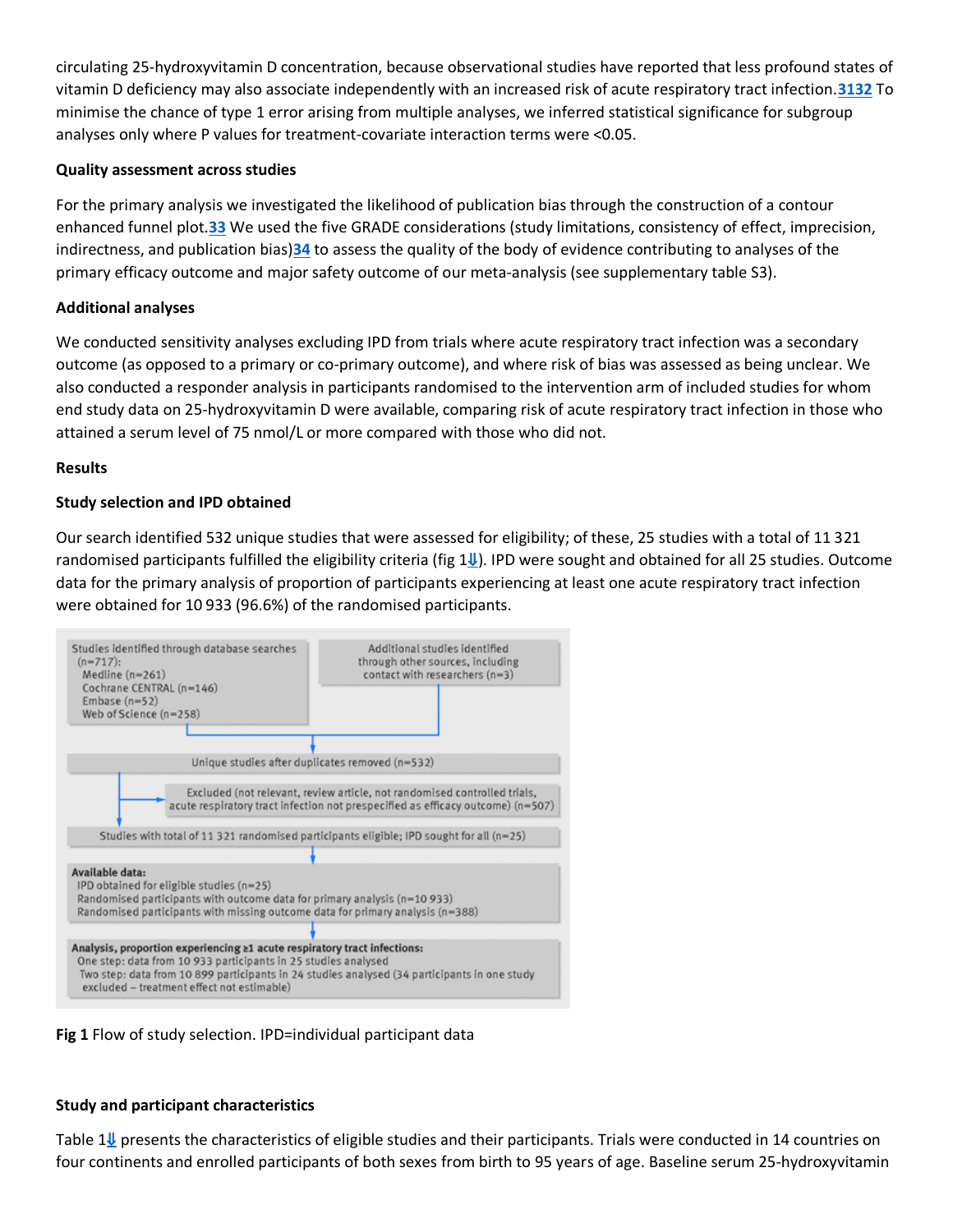D concentrations were determined in 19/25 trials: mean baseline concentration ranged from 18.9 to 88.9 nmol/L. Baseline characteristics of participants randomised to intervention and control were similar (see supplementary table S1). All studies administered oral vitamin  $D_3$  to participants in the intervention arm: this was given as bolus doses every month to every three months in seven studies, weekly doses in three studies, a daily dose in 12 studies, and a combination of bolus and daily doses in three studies. Study duration ranged from seven weeks to 1.5 years. Incidence of acute respiratory tract infection was the primary or co-primary outcome for 14 studies and a secondary outcome for 11 studies.

IPD integrity was confirmed by replication of primary analyses in published papers where applicable. The process of checking IPD identified three typographical errors in published reports. For the 2012 trial by Manaseki-Holland et al,**[35](http://www.bmj.com/content/356/bmj.i6583#ref-35)** the correct number of repeat episodes of chest radiography confirmed pneumonia was 134, rather than 138 as reported. For the trial by Dubnov-Raz et al,**[36](http://www.bmj.com/content/356/bmj.i6583#ref-36)** the number of patients randomised to the intervention arm was 27, rather than 28 as reported. For the trial by Laaksi et al,**[37](http://www.bmj.com/content/356/bmj.i6583#ref-37)** the proportion of men randomised to placebo who did not experience any acute respiratory tract infection was 30/84, rather than 30/80 as reported.

## **Risk of bias within studies**

Supplementary table S2 provides details of the risk of bias assessment. All but two trials were assessed as being at low risk of bias for all aspects assessed. Two trials were assessed as being at unclear risk of bias owing to high rates of loss to follow-up. In the trial by Dubnov-Raz et al,**[36](http://www.bmj.com/content/356/bmj.i6583#ref-36)** 52% of participants did not complete all symptom questionnaires. In the trial by Laaksi et al,**[37](http://www.bmj.com/content/356/bmj.i6583#ref-37)** 37% of randomised participants were lost to follow-up.

### **Incidence of acute respiratory tract infection**

#### **Overall results**

Table 2[⇓](http://www.bmj.com/content/356/bmj.i6583#T2) presents the results of the one step IPD meta-analysis testing the effects of vitamin D on the proportion of all participants experiencing at least one acute respiratory tract infection, adjusting for age, sex, and study duration. Vitamin D supplementation resulted in a statistically significant reduction in the proportion of participants experiencing at least one acute respiratory tract infection (adjusted odds ratio 0.88, 95% confidence interval 0.81 to 0.96, P=0.003; P for heterogeneity <0.001; NNT=33, 95% confidence interval 20 to 101; 10 933 participants in 25 studies; see Cates plot, supplementary figure S1). Statistically significant protective effects of vitamin D were also seen for one step analyses of acute respiratory tract infection rate (adjusted incidence rate ratio 0.96, 95% confidence interval 0.92 to 0.997, P=0.04; P for heterogeneity <0.001; 10 703 participants in 25 studies) but not for analysis of time to first acute respiratory tract infection (adjusted hazard ratio 0.95, 95% confidence interval 0.89 to 1.01, P=0.09; P for heterogeneity <0.001; 9108 participants in 18 studies). Two step analyses also showed consistent effects for the proportion of participants experiencing at least one acute respiratory tract infection (adjusted odds ratio 0.80, 0.69 to 0.93, P=0.004; P for heterogeneity 0.001; 10 899 participants in 24 studies; fig 2↓), acute respiratory tract infection rate (adjusted incidence rate ratio 0.91, 0.84 to 0.98, P=0.018; P for heterogeneity <0.001; 10 703 participants in 25 studies), and time to first acute respiratory tract infection (adjusted hazard ratio 0.92, 0.85 to 1.00, P=0.051; P for heterogeneity 0.14; 9108 participants in 18 studies). This evidence was assessed as being of high quality (see supplementary table S3).

## **Table 2**

One step individual participant data meta-analysis, proportion of participants experiencing at least one acute respiratory tract infection (ARTI): overall and by subgroup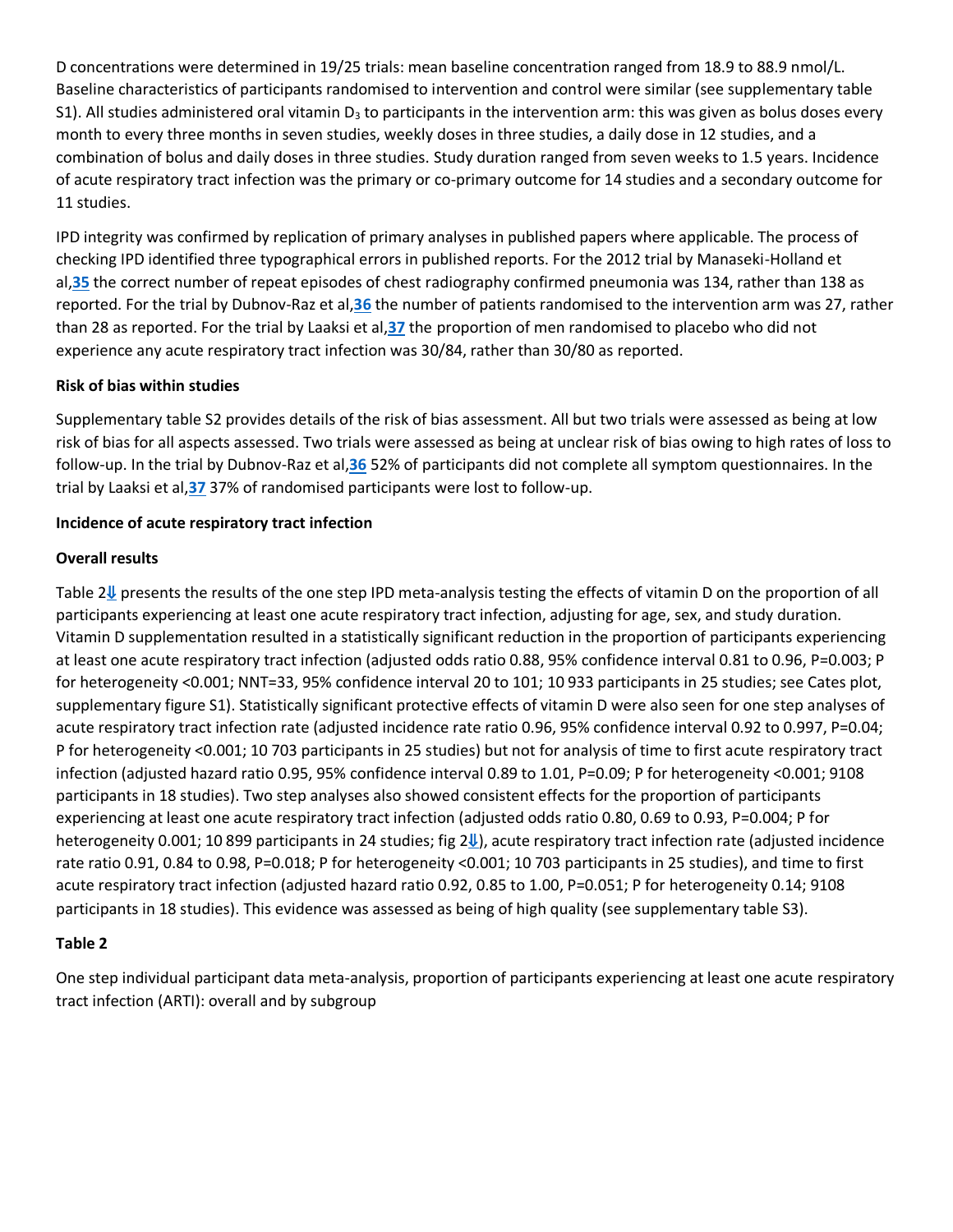|                                                | Proportion with ≥1 ARTI (%) |                 |                                   |                 |                                |
|------------------------------------------------|-----------------------------|-----------------|-----------------------------------|-----------------|--------------------------------|
| Study                                          | Control                     | Intervention    | Adjusted odds ratio<br>(95% CI)   | Weight<br>$(*)$ | Adjusted odds ratk<br>(95% CI) |
| Li-Ng 2009                                     | 33/76 (43.4)                | 32/81(39.5)     |                                   | 3.48            | 0.85 (0.44 to 1.64)            |
| Urashima 2010                                  | 69/167 (41.3)               | 68/167 (40.7)   |                                   | 5.36            | $0.90(0.58 \text{ to } 1.41)$  |
| Manaseki-Holland 2010                          | 126/229 (55.0)              | 97/224 (43.3)   |                                   | 6.12            | $0.60$ $(0.41$ to $0.88)$      |
| Laaksi 2010                                    | 54/84 (64.3)                | 39/80 (48.8)    |                                   | 3.58            | $0.51(0.27 \text{ to } 0.96)$  |
| Majak 2011                                     | 11/24(45.8)                 | 4/24(16.7)      |                                   | 1.00            | 0.20 (0.05 to 0.82)            |
| Trilok-Kumar 2011                              | 458/1030 (44.5)             | 438/1034 (42.4) |                                   | 8.69            | $0.92$ $(0.77$ to $1.11)$      |
| Lehouck 2012                                   | 29/89 (32.6)                | 30/86 (34.9)    |                                   | 3.57            | 1.00 (0.53 to 1.90)            |
| Manaseki-Holland 2012                          | 245/1505 (16.3)             | 260/1506 (17.3) |                                   | 8.58            | 1.08 (0.89 to 1.30)            |
| Camargo 2012                                   | 53/103 (51.5)               | 44/141 (31.2)   |                                   | 4.36            | $0.38(0.22 \text{ to } 0.65)$  |
| Murdoch 2012                                   | 155/161 (96.3)              | 154/161 (95.7)  |                                   | 1.43            | $0.97(0.30 \text{ to } 3.15)$  |
| Bergman 2012                                   | 39/62 (62.9)                | 26/62 (41.9)    |                                   | 2.89            | 0.42 (0.20 to 0.89)            |
| Marchislo 2013                                 | 38/58 (65.5)                | 26/58(44.8)     |                                   | 2.84            | $0.44$ $(0.21$ to $0.95)$      |
| Rees 2013                                      | 276/360 (76.7)              | 303/399 (75.9)  |                                   | 6.35            | 1.03 (0.72 to 1.49)            |
| Tran 2014                                      | 96/197 (48.7)               | 185/397 (46.6)  |                                   | 6.60            | 0.92 (0.65 to 1.30)            |
| Goodall 2014                                   | 80/234 (34.2)               | 70/258 (27.1)   |                                   | 5.94            | $0.66$ $(0.45$ to $0.98)$      |
| Urashima 2014                                  | 17/99 (17.2)                | 32/148 (21.6)   |                                   | 3.41            | 1.43 (0.73 to 2.78)            |
| Grant 2014                                     | 53/80 (66.3)                | 94/156 (60.3)   |                                   | 4.12            | 0.77 (0.43 to 1.36)            |
| Martineau 2015 (ViDICO)                        | 75/118 (63.6)               | 76/122 (62.3)   |                                   | 3.98            | $0.87(0.48 \text{ to } 1.57)$  |
| Martíneau 2015 (ViDiAs)                        | 93/125 (74.4)               | 85/125 (68.0)   |                                   | 3.74            | $0.71$ $(0.38$ to $1.31)$      |
| Martineau 2015 (ViDiFlu)                       | 58/103 (56.3)               | 83/137 (60.6)   |                                   | 4.38            | 1.13 (0.66 to 1.95)            |
| Dubnov-Raz 2015                                | 10/11 (90.9)                | 10/14(71.4)     |                                   | 0.28            | $0.23(0.01$ to $3.82)$         |
| Denlinger 2016                                 | 93/207 (44.9)               | 110/201 (54.7)  |                                   | 5.86            | 1.52 (1.02 to 2.28)            |
| Tachimoto 2016                                 | 5/35(14.3)                  | 4/54(7.4)       |                                   | 1.01            | $0.45(0.11$ to $1.89$          |
| Ginde 2016                                     | 24/52 (46.2)                | 17/55 (30.9)    |                                   | 2.44            | 0.44 (0.19 to 1.02)            |
| Simpson 2015                                   | 14/16(87.5)                 | 16/18(88.9)     |                                   | 0.00            | Excluded                       |
| Overall: I <sup>1</sup> =53.3%, P=0.001        |                             |                 |                                   | 100.00          | $0.80$ $(0.69$ to $0.93)$      |
| Note: Weights are from random effects analysis |                             |                 | 0.125<br>0.25<br>0.5<br>$\bar{z}$ |                 |                                |

**Fig 2** Two step individual participant data meta-analysis: proportion of participants experiencing at least one acute respiratory tract infection (ARTI). Data from trial by Simpson et al ENREF 51 were not included in this two step metaanalysis, as an estimate for the effect of the intervention in the study could not be obtained in the regression model owing to small sample size

#### **Subgroup analyses**

To explore reasons for heterogeneity, we conducted subgroup analyses to investigate whether effects of vitamin D supplementation on risk of acute respiratory tract infection differed according to baseline vitamin D status, dosing frequency, dose size, age, body mass index, the presence or absence of comorbidity (asthma or chronic obstructive pulmonary disease), and influenza vaccination status. Race or ethnicity was not investigated as a potential effect modifier, as data for this variable were missing for 3680/10 933 (34%) participants and power for subgroup analyses was limited by small numbers in many racial or ethnic subgroups that could not be meaningfully combined. Table  $2<sup>1</sup>$  presents the results. Subgroup analysis revealed a strong protective effect of vitamin D supplementation among those with baseline circulating 25-hydroxyvitamin D levels less than 25 nmol/L (adjusted odds ratio 0.58, 0.40 to 0.82, NNT=8, 5 to 21; 538 participants in 14 studies; within subgroup P=0.002; see Cates plot, supplementary figure S1) and no statistically significant effect among those with baseline levels of 25 or more nmol/L (adjusted odds ratio 0.89, 0.77 to 1.04; 3634 participants in 19 studies; within subgroup P=0.15; P for interaction 0.01). This evidence was assessed as being of high quality (see supplementary table S3). An exploratory analysis testing the effects of vitamin D supplementation in those with baseline 25-hydroxyvitamin D concentrations in the ranges 25-49.9 nmol/L, 50-74.9 nmol/L, and 75 or more nmol/L did not reveal evidence of a statistically significant interaction (see supplementary table S4).

Meta-analysis of data from trials in which vitamin D was administered using a daily or weekly regimen without additional bolus doses revealed a protective effect against acute respiratory tract infection (adjusted odds ratio 0.81, 0.72 to 0.91, NNT=20, 13 to 43; 5133 participants in 15 studies; within subgroup P<0.001; see Cates plot, supplementary figure S1). No such protective effect was seen among participants in trials where at least one bolus dose of vitamin D was administered (adjusted odds ratio 0.97, 0.86 to 1.10; 5800 participants in 10 studies; within subgroup P=0.67; P for interaction 0.05). This evidence was assessed as being of high quality (see supplementary table S3). P values for interaction were more than 0.05 for all other potential effect modifiers investigated. For both of these subgroup analyses, broadly consistent effects were observed for event rate analysis (see supplementary table S5) and survival analysis (see supplementary table S6).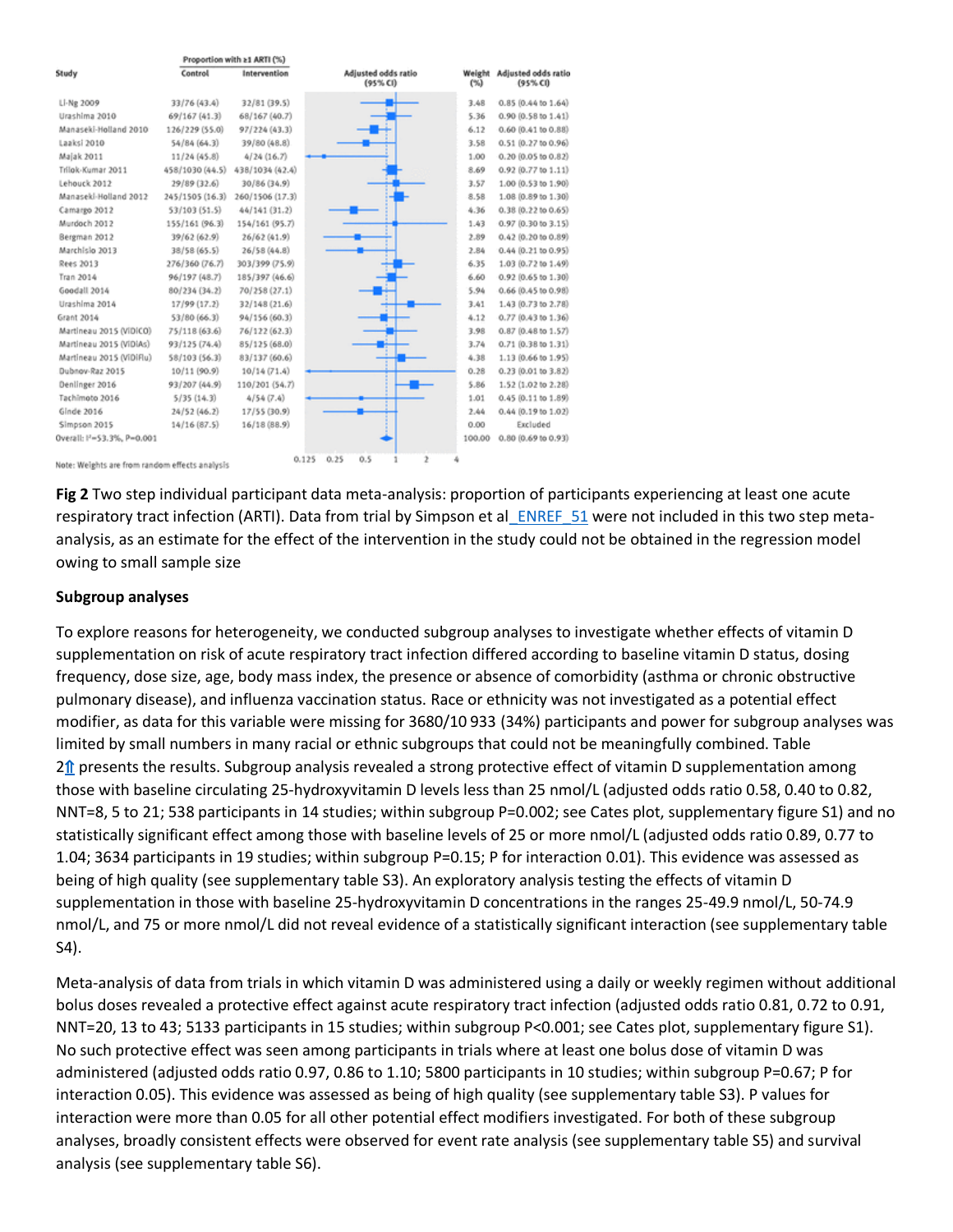Having identified two potential factors that modified the influence of vitamin D supplementation on risk of acute respiratory tract infection (ie, baseline vitamin D status and dosing frequency), we then proceeded to investigate whether these factors were acting as independent effect modifiers, or whether they were confounded by each other or by another potential effect modifier, such as age. Dot plots revealed a trend towards lower median baseline serum 25 hydroxyvitamin D concentration and higher median age for studies employing bolus compared with daily or weekly dosing (see supplementary figures S2 and S3). To establish which of these potential effect modifiers was acting independently, we repeated the analysis to include treatment-covariate interaction terms for baseline vitamin D status, dosing frequency, and age. In this model, interaction terms for baseline vitamin D status and dosing frequency were statistically significant (P=0.01 and P=0.004, respectively), but the interaction term for age was not (P=0.20), consistent with the hypothesis that baseline vitamin D status and dosing frequency, but not age, independently modified the effect of vitamin D supplementation on risk of acute respiratory tract infection.

We then proceeded to stratify the subgroup analysis presented in table  $2\hat{\bf n}$  according to dosing frequency, to provide a "cleaner" look at the results of subgroup analyses under the assumption that use of bolus doses was ineffective. Table  $3\sqrt[4]{}$  presents the results: these reveal that daily or weekly vitamin D treatment was associated with an even greater degree of protection against acute respiratory tract infection among participants with baseline circulating 25 hydroxyvitamin D concentrations less than 25 nmol/L than in the unstratified analysis (adjusted odds ratio 0.30, 0.17 to 0.53; NNT=4, 3 to 7; 234 participants in six studies; within subgroup P<0.001; see Cates plot, supplementary figure S4). Moreover, use of daily or weekly vitamin D also protected against acute respiratory tract infection among participants with higher baseline 25-hydroxyvitamin D concentrations (adjusted odds ratio 0.75, 0.60 to 0.95; NNT=15, 9 to 86; 1603 participants in six studies; within subgroup P=0.02; see Cates plot, supplementary figure S4). The P value for interaction for this subgroup analysis was 0.006, indicating that protective effects of daily or weekly vitamin D supplementation were statistically significantly greater in the subgroup of participants with profound vitamin D deficiency. No other statistically significant interaction was seen; notably, bolus dose vitamin D supplementation did not offer any protection against acute respiratory tract infection even when administered to those with circulating 25-hydroxyvitamin D concentrations less than 25 nmol/L (adjusted odds ratio 0.82, 0.51 to 1.33; 304 participants in eight studies; within subgroup P=0.43).

#### **Secondary outcomes**

#### **Efficacy**

Table 4[⇓](http://www.bmj.com/content/356/bmj.i6583#T4) presents the results of the one step IPD meta-analysis of secondary outcomes. When all studies were analysed together, no statistically significant effect of vitamin D was seen on the proportion of participants with at least one upper respiratory tract infection, lower respiratory tract infection, hospital admission or emergency department attendance for acute respiratory tract infection, course of antimicrobials for acute respiratory tract infection, or absence from work or school due to acute respiratory tract infection. However, when this analysis was stratified by dosing frequency, a borderline statistically significant protective effect of daily or weekly vitamin D supplementation against upper respiratory tract infection was seen (adjusted odds ratio 0.88, 0.78 to 1.00; 4483 participants in 11 studies, P=0.05; table  $5\frac{1}{2}$ ).

#### **Safety**

Use of vitamin D did not influence risk of serious adverse events of any cause (adjusted odds ratio 0.98, 0.80 to 1.20; 11 224 participants in 25 studies) or death due to any cause (1.39, 0.85 to 2.27; 11 224 participants in 25 studies) (table 4[⇑](http://www.bmj.com/content/356/bmj.i6583#T4)). Instances of potential adverse reactions to vitamin D were rare. Hypercalcaemia was detected in 21/3850 (0.5%) and renal stones were diagnosed in 6/3841 (0.2%); both events were evenly represented between intervention and control arms (table  $4<sub>1</sub>$ ). Stratification of this analysis by dosing frequency did not reveal any statistically significant increase in risk of adverse events with either bolus dosing or daily or weekly supplementation (table 5[⇑](http://www.bmj.com/content/356/bmj.i6583#T5)).

#### **Risk of bias across studies**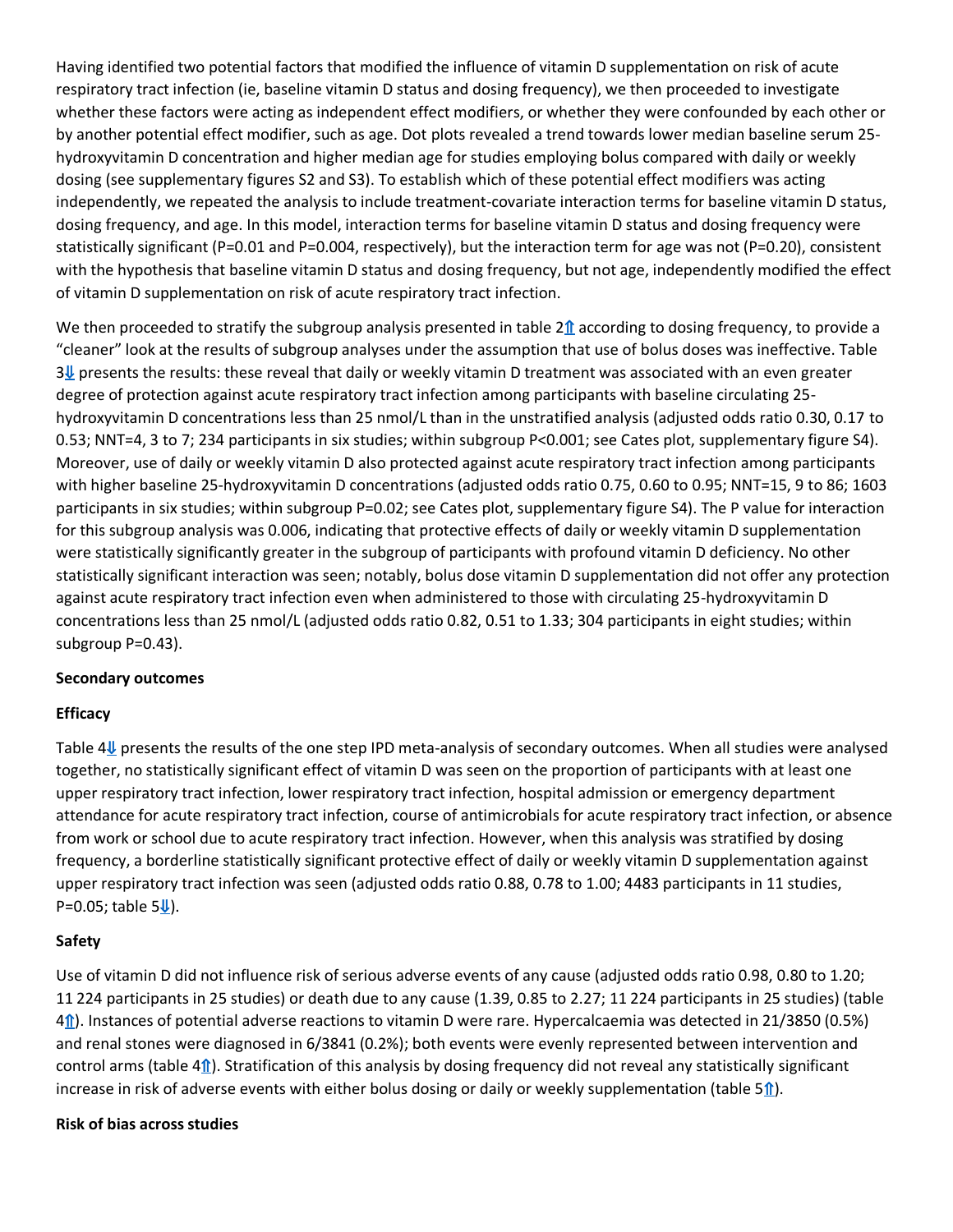A funnel plot for the proportion of participants experiencing at least one acute respiratory tract infection showed a degree of asymmetry, raising the possibility that small trials showing adverse effects of vitamin D might not have been included in the meta-analysis (see supplementary figure S5).

## **Responder analyses**

Supplementary table S7 presents the results of responder analyses. Among participants randomised to the intervention arm of included studies for whom end study data on 25-hydroxyvitamin D were available, no difference in risk of acute respiratory tract infection was observed between those who attained a serum concentration of 75 or more nmol/L compared with those who did not.

#### **Sensitivity analyses**

IPD meta-analysis of the proportion of participants experiencing at least one acute respiratory tract infection, excluding two trials assessed as being at unclear risk of bias,**[3637](http://www.bmj.com/content/356/bmj.i6583#ref-36)** revealed protective effects of vitamin D supplementation consistent with the main analysis (adjusted odds ratio 0.82, 0.70 to 0.95, 10 744 participants, P=0.01). Sensitivity analysis for the same outcome, restricted to the 14 trials that investigated acute respiratory tract infection as the primary or coprimary outcome, also revealed protective effects of vitamin D supplementation consistent with the main analysis (0.82, 0.68 to 1.00, 5739 participants, P=0.05).

### **Discussion**

In this individual participant data (IPD) meta-analysis of randomised controlled trials, vitamin D supplementation reduced the risk of experiencing at least one acute respiratory tract infection. Subgroup analysis revealed that daily or weekly vitamin D supplementation without additional bolus doses protected against acute respiratory tract infection, whereas regimens containing large bolus doses did not. Among those receiving daily or weekly vitamin D, protective effects were strongest in those with profound vitamin D deficiency at baseline, although those with higher baseline 25 hydroxyvitamin D concentrations also experienced benefit. This evidence was assessed as being of high quality, using the GRADE criteria.**[34](http://www.bmj.com/content/356/bmj.i6583#ref-34)** Since baseline vitamin D status and use of bolus doses varied considerably between studies, our results suggest that the high degree of heterogeneity between trials may be at least partly attributable to these factors. Use of vitamin D was safe: potential adverse reactions were rare, and the risk of such events was the same between participants randomised to intervention and control arms.

Why might use of bolus dose vitamin D be ineffective for prevention of acute respiratory tract infection? One explanation relates to the potentially adverse effects of wide fluctuations in circulating 25-hydroxyvitamin D concentrations, which are seen after use of bolus doses but not with daily or weekly supplementation. Vieth has proposed that high circulating concentrations after bolus dosing may chronically dysregulate activity of enzymes responsible for synthesis and degradation of the active vitamin D metabolite 1,25-dihydroxyvitamin D, resulting in decreased concentrations of this metabolite in extra-renal tissues.**[38](http://www.bmj.com/content/356/bmj.i6583#ref-38)** Such an effect could attenuate the ability of 25 hydroxyvitamin D to support protective immune responses to respiratory pathogens. Increased efficacy of vitamin D supplementation in those with lower baseline vitamin D status is more readily explicable, based on the principle that people who are the most deficient in a micronutrient will be the most likely to respond to its replacement.

## **Strengths and limitations of this study**

Our study has several strengths. We obtained IPD for all 25 trials identified by our search; the proportion of randomised participants with missing outcome data was small (3.4%); participants with diverse characteristics in multiple settings were represented; and 25-hydroxyvitamin D levels were measured using validated assays in laboratories that participated in external quality assessment schemes. Our findings therefore have a high degree of internal and external validity. Moreover, the subgroup effects we report fulfil published "credibility criteria" relating to study design, analysis, and context.**[39](http://www.bmj.com/content/356/bmj.i6583#ref-39)** Specifically, the relevant effect modifiers were specified a priori and measured at baseline, P values for interaction remained significant after adjustment for potential confounders, and subgroup effects were consistent when analysed as proportions and event rates. Survival analysis revealed consistent trends that did not attain statistical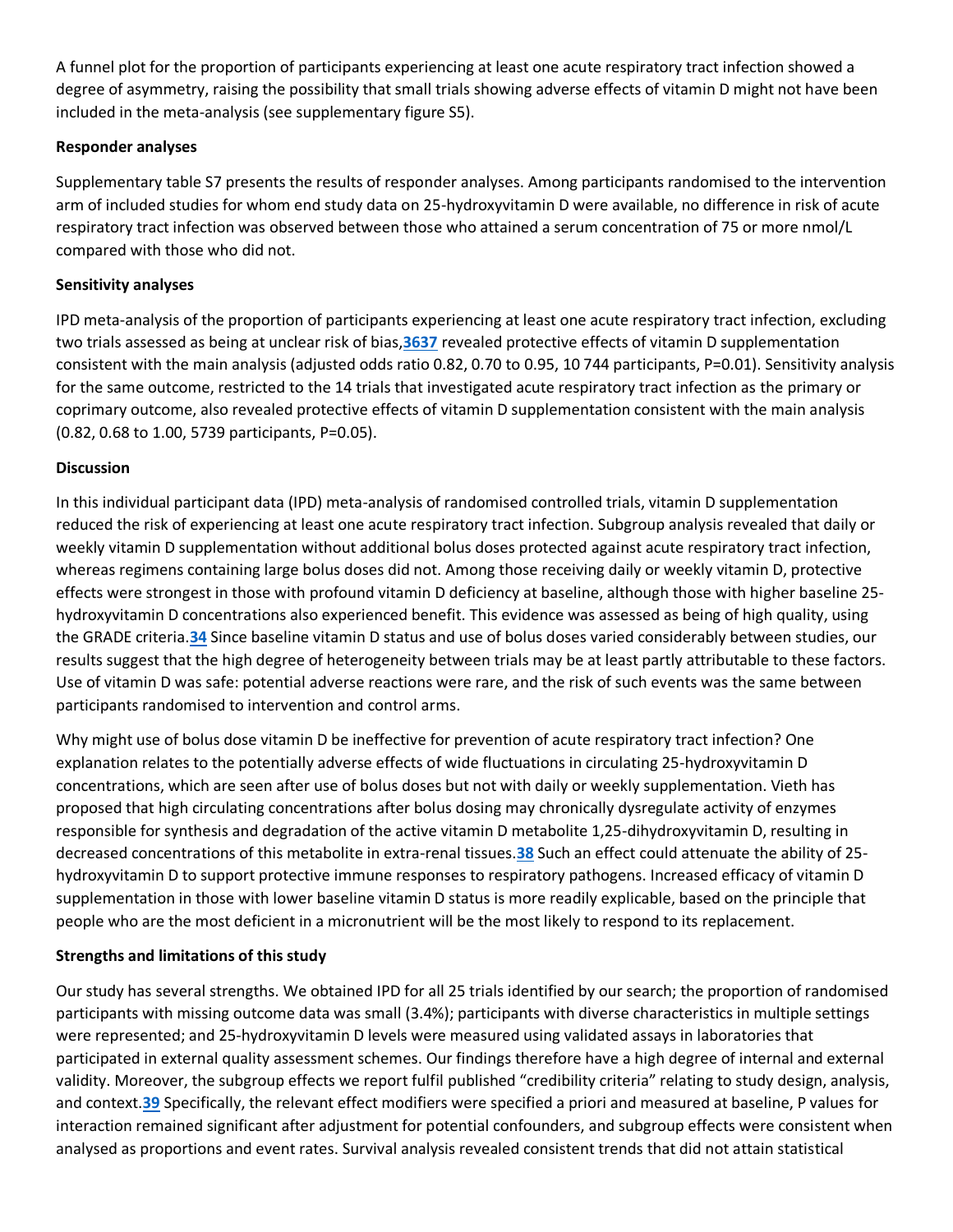significance, possibly owing to lack of power (fewer studies contributed data to survival analyses than to analyses of proportions and event rates). The concepts that vitamin D supplementation may be more effective when given to those with lower baseline 25-hydroxyvitamin D levels and less effective when bolus doses are administered, are also biologically plausible. A recent Cochrane review of randomised controlled trials reporting that vitamin D supplementation reduces the risk of severe asthma exacerbations, which are commonly precipitated by viral upper respiratory tract infections, adds further weight to the case for biological plausibility.**[40](http://www.bmj.com/content/356/bmj.i6583#ref-40)** Although the results are consistent with the hypothesis that baseline vitamin D status and dosing regimen independently modify the effects of vitamin D supplementation, we cannot exclude the possible influence of other effect modifiers linked to these two factors. The risk of residual confounding by other effect modifiers is increased for analyses where relatively few trials are represented within a subgroup—for example, where subgroup analyses were stratified by dosing regimen. We therefore suggest caution when interpreting the results in table  $3<sup>↑</sup>$ .

Our study has some limitations. One explanation for the degree of asymmetry seen in the funnel plot is that some small trials showing adverse effects of vitamin D might have escaped our attention. With regard to the potential for missing data, we made strenuous efforts to identify published and (at the time) unpublished data, as illustrated by the fact that our meta-analysis includes data from 25 studies—10 more than the largest aggregate data meta-analysis on the topic.**[13](http://www.bmj.com/content/356/bmj.i6583#ref-13)** However, if one or two small trials showing large adverse effects of vitamin D were to emerge, we do not anticipate that they would greatly alter the results of the one step IPD meta-analysis, since any negative signal from a modest number of additional participants would likely be diluted by the robust protective signal generated from analysis of data from nearly 11 000 participants. A second limitation is that our power to detect effects of vitamin D supplementation was limited for some subgroups (eg, individuals with baseline 25-hydroxyvitamin D concentrations <25 nmol/L receiving bolus dosing regimens) and for some secondary outcomes (eg, incidence of lower respiratory tract infection). Null and borderline statistically significant results for analyses of these outcomes may have arisen as a consequence of type 2 error. Additional randomised controlled trials investigating the effects of vitamin D on risk of acute respiratory tract infection are ongoing, and inclusion of data from these studies in future meta-analyses has the potential to increase statistical power to test for subgroup effects. However, all three of the largest such studies [\(NCT01169259,](http://www.bmj.com/lookup/external-ref?link_type=CLINTRIALGOV&access_num=NCT01169259&atom=%2Fbmj%2F356%2Fbmj.i6583.atom) ACTRN12611000402943, and ACTRN12613000743763) are being conducted in populations where profound vitamin D deficiency is rare, and two are using intermittent bolus dosing regimens: the results are therefore unlikely to alter our finding of benefit in people who are very deficient in vitamin D or in those receiving daily or weekly supplementation. A third potential limitation is that data relating to adherence to study drugs were not available for all participants. However, inclusion of non-adherent participants would bias results of our intention to treat analysis towards the null: thus we conclude that effects of vitamin D in those who are fully adherent to supplementation will be no less than those reported for the study population overall. Finally, we caution that study definitions of acute respiratory tract infection were diverse, and virological, microbiological, or radiological confirmation was obtained for the minority of events. Acute respiratory tract infection is often a clinical diagnosis in practice, however, and since all studies were double blind and placebo controlled, differences in incidence of events between study arms cannot be attributed to observation bias.

#### **Conclusions and policy implications**

Our study reports a major new indication for vitamin D supplementation: the prevention of acute respiratory tract infection. We also show that people who are very deficient in vitamin D and those receiving daily or weekly supplementation without additional bolus doses experienced particular benefit. Our results add to the body of evidence supporting the introduction of public health measures such as food fortification to improve vitamin D status, particularly in settings where profound vitamin D deficiency is common.

#### **What is already known on this topic**

 Randomised controlled trials of vitamin D supplementation for the prevention of acute respiratory tract infection have yielded conflicting results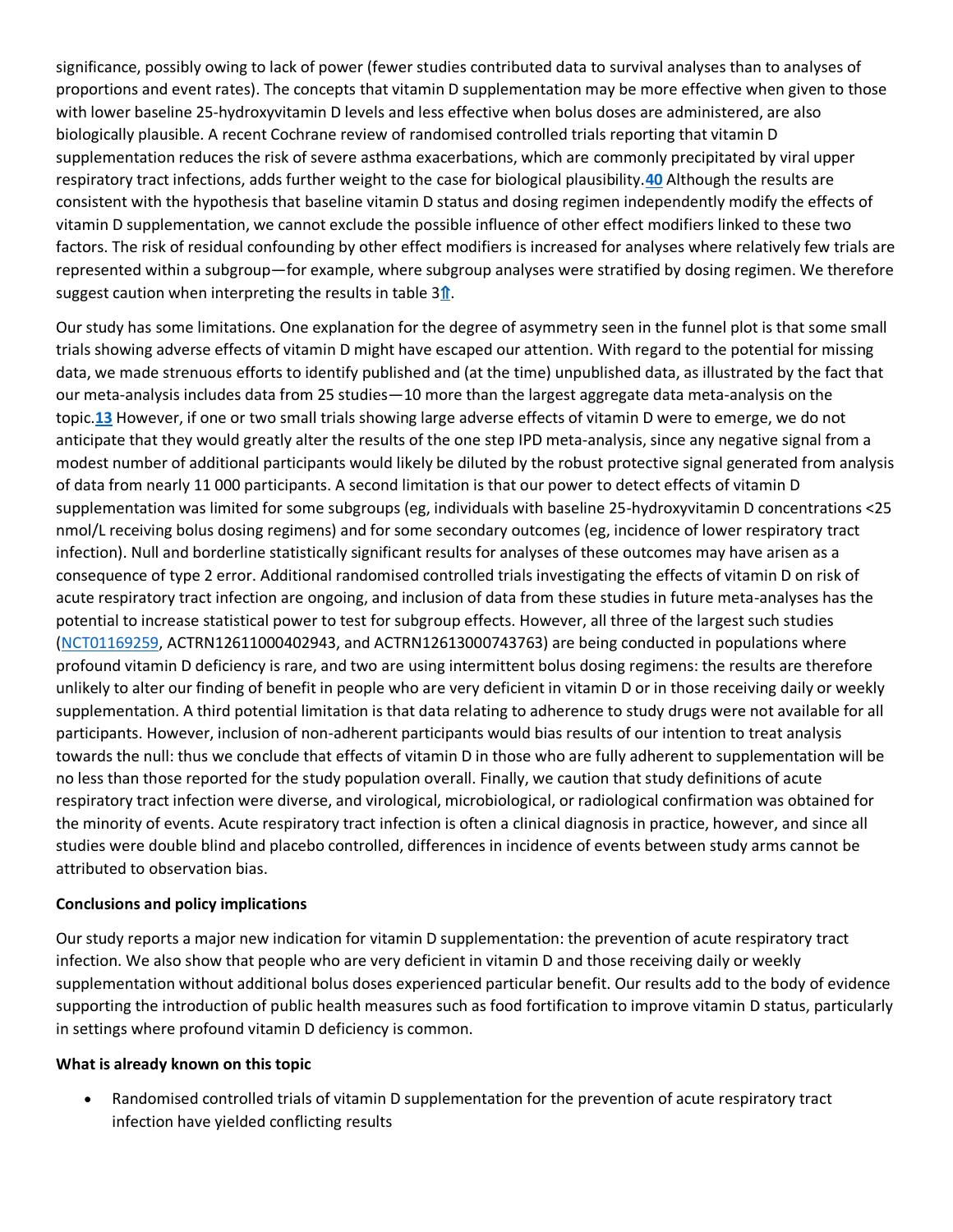• Individual participant data (IPD) meta-analysis has the potential to identify factors that may explain this heterogeneity, but this has not previously been performed

## **What this study adds**

- Meta-analysis of IPD from 10 933 participants in 25 randomised controlled trials showed an overall protective effect of vitamin D supplementation against acute respiratory tract infection (number needed to treat (NNT)=33)
- Benefit was greater in those receiving daily or weekly vitamin D without additional bolus doses (NNT=20), and the protective effects against acute respiratory tract infection in this group were strongest in those with profound vitamin D deficiency at baseline (NNT=4)
- These findings support the introduction of public health measures such as food fortification to improve vitamin D status, particularly in settings where profound vitamin D deficiency is common

## **Footnotes**

- We thank the participants in the primary randomised controlled trials; the teams who conducted the trials; our patient and public involvement representatives Charanjit Patel and Jane Gallagher for comments on study design and drafts of this manuscript; and Khalid S Khan, Queen Mary University of London, for valuable advice and helpful discussions.
- Contributors: ARM led the funding application, with input from RLH, CJG, and CAC who were co-applicants. ARM, DAJ, and CAC assessed eligibility of studies for inclusion. ARM, JFA, PB, GD-R, SE, DG, AAG, ECG, CCG, WJ, IL, SM-H, DM, DRM, RN, JRR, SS, IS, GTK, MU, and CAC were all directly involved in the acquisition of data for the work. RLH, LG, ARM, and DAJ designed the statistical analyses in consultation with authors contributing individual patient data. Statistical analyses were done by LG, RLH, and DAJ. ARM wrote the first draft of the report. He is the guarantor. All authors revised it critically for important intellectual content, gave final approval of the version to be published, and agreed to be accountable for all aspects of the work in ensuring that questions related to the accuracy or integrity of any part of the work were appropriately investigated and resolved.
- Funding: This study was supported by a grant from the National Institute for Health Research (NIHR) under its Health Technology Assessment programme (reference No 13/03/25, to ARM). The views expressed are those of the authors and not necessarily those of the National Health Service, the NIHR, or the Department of Health. See the supplementary material for details of sources of support for individual investigators and trials. The NIHR was not involved in the study design; in the collection, analysis, or interpretation of data; in the writing of the report; or in the decision to submit the paper for publication.
- Competing interests: All authors have completed the ICMJE uniform disclosure form at [www.icmje.org/coi\\_disclosure.pdf](http://www.icmje.org/coi_disclosure.pdf) and declare financial support for this work from the National Institute for Health Research under its Health Technology Assessment programme. No author has had any financial relationship with any organisations that might have an interest in the submitted work in the previous three years. No author has had any other relationship, or undertaken any activity, that could appear to have influenced the submitted work.
- Ethical approval: Not required.
- Data sharing: A partial dataset, incorporating patient level data from trials for which the relevant permissions for data sharing have been obtained, is available from the corresponding author at a.martineau@qmul.ac.uk.
- Transparency: The manuscript's guarantor (ARM) affirms that the manuscript is an honest, accurate, and transparent account of the study being reported and that no important aspects of the study have been omitted. All analyses were prespecified in the study protocol, other than those presented in tables 3 and 5, which were conducted in response to a reviewer's request.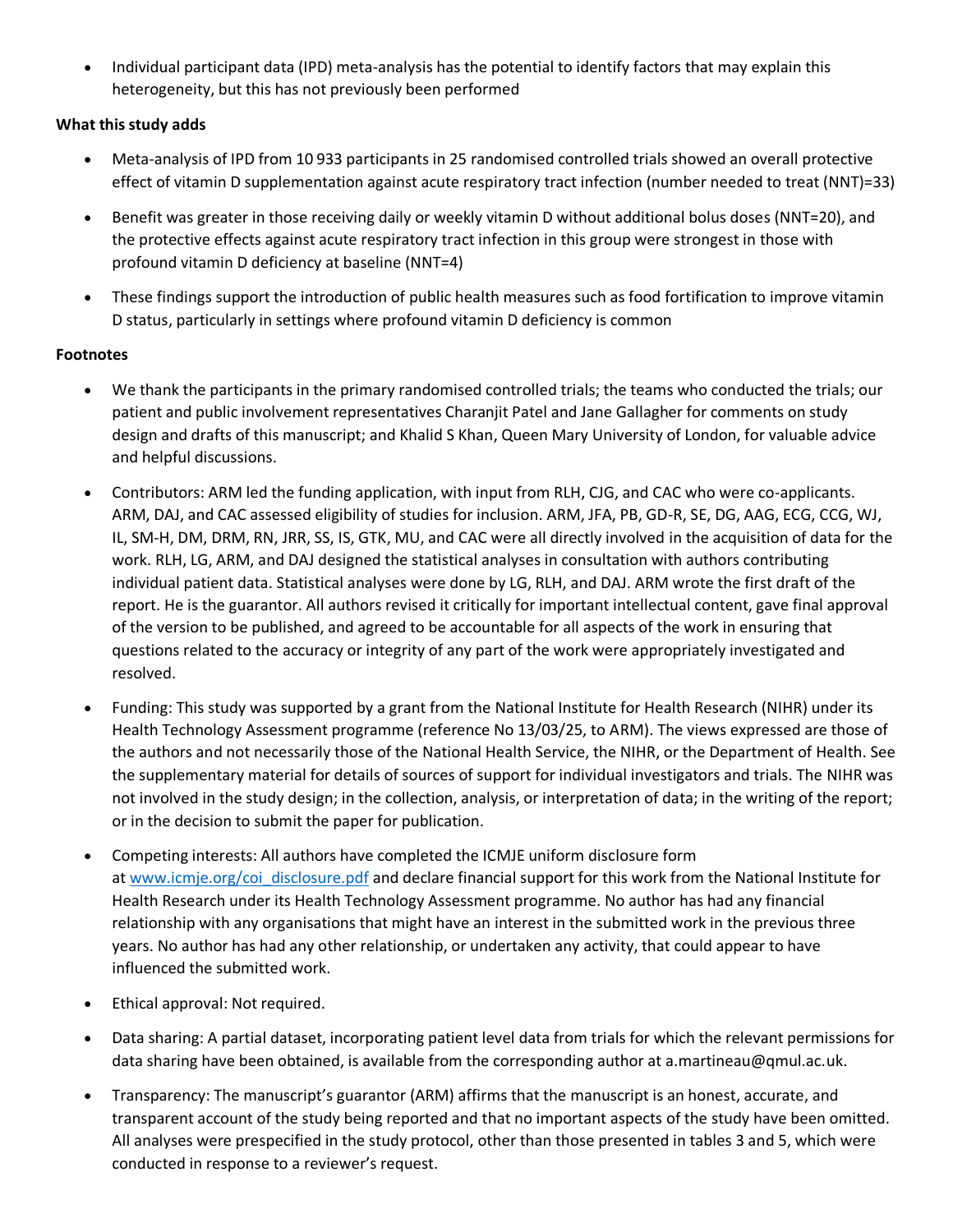This is an Open Access article distributed in accordance with the terms of the Creative Commons Attribution (CC BY 3.0) license, which permits others to distribute, remix, adapt and build upon this work, for commercial use, provided the original work is properly cited. See: [http://creativecommons.org/licenses/by/3.0/.](http://creativecommons.org/licenses/by/3.0/)

## **References**

1.  $\leq$ 

Grijalva CG, Nuorti JP, Griffin MR. Antibiotic prescription rates for acute respiratory tract infections in US ambulatory settings. JAMA2009;356:758-66. [doi:10.1001/jama.2009.1163](http://dx.doi.org/10.1001/jama.2009.1163) [pmid:19690308.](http://www.ncbi.nlm.nih.gov/pubmed/?term=19690308)

[Google Scholar](http://www.bmj.com/lookup/google-scholar?link_type=googlescholar&gs_type=article&q_txt=Grijalva%C2%A0CG%2C%C2%A0Nuorti%C2%A0JP%2C%C2%A0Griffin%C2%A0MR.+Antibiotic+prescription+rates+for+acute+respiratory+tract+infections+in+US+ambulatory+settings.+JAMA2009%3B356%3A758-66.+doi%3A10.1001%2Fjama.2009.1163%C2%A0pmid%3A19690308.)

2.  $\frac{d}{2}$ 

GBD 2013 Mortality and Causes of Death Collaborators. Global, regional, and national age-sex specific all-cause and cause-specific mortality for 240 causes of death, 1990-2013: a systematic analysis for the Global Burden of Disease Study 2013.Lancet2015;356:117-71. [doi:10.1016/S0140-6736\(14\)61682-2](http://dx.doi.org/10.1016/S0140-6736(14)61682-2) [pmid:25530442.](http://www.ncbi.nlm.nih.gov/pubmed/?term=25530442)

[Google Scholar](http://www.bmj.com/lookup/google-scholar?link_type=googlescholar&gs_type=article&q_txt=%C2%A0GBD+2013+Mortality+and+Causes+of+Death+Collaborators.+Global%2C+regional%2C+and+national+age-sex+specific+all-cause+and+cause-specific+mortality+for+240+causes+of+death%2C+1990-2013%3A+a+systematic+analysis+for+the+Global+Burden+of+Disease+Study+2013.+Lancet2015%3B356%3A117-71.+doi%3A10.1016%2FS0140-6736(14)61682-2%C2%A0pmid%3A25530442.)

3.  $\leq$ 

Cannell JJ, Vieth R, Umhau JC, et al. Epidemic influenza and vitamin D. Epidemiol Infect2006;356:1129- 40[.doi:10.1017/S0950268806007175](http://dx.doi.org/10.1017/S0950268806007175) [pmid:16959053.](http://www.ncbi.nlm.nih.gov/pubmed/?term=16959053)

[Google Scholar](http://www.bmj.com/lookup/google-scholar?link_type=googlescholar&gs_type=article&q_txt=Cannell%C2%A0JJ%2C%C2%A0Vieth%C2%A0R%2C%C2%A0Umhau%C2%A0JC%2C%C2%A0et+al.+Epidemic+influenza+and+vitamin+D.+Epidemiol+Infect2006%3B356%3A1129-40.+doi%3A10.1017%2FS0950268806007175%C2%A0pmid%3A16959053.)

4.  $\leq$ 

Jolliffe DA, Griffiths CJ, Martineau AR. Vitamin D in the prevention of acute respiratory infection: systematic review of clinical studies. J Steroid Biochem Mol Biol2013;356:321-9. [doi:10.1016/j.jsbmb.2012.11.017](http://dx.doi.org/10.1016/j.jsbmb.2012.11.017) [pmid:23220552.](http://www.ncbi.nlm.nih.gov/pubmed/?term=23220552)

[Google Scholar](http://www.bmj.com/lookup/google-scholar?link_type=googlescholar&gs_type=article&q_txt=Jolliffe%C2%A0DA%2C%C2%A0Griffiths%C2%A0CJ%2C%C2%A0Martineau%C2%A0AR.+Vitamin+D+in+the+prevention+of+acute+respiratory+infection%3A+systematic+review+of+clinical+studies.+J+Steroid+Biochem+Mol+Biol2013%3B356%3A321-9.+doi%3A10.1016%2Fj.jsbmb.2012.11.017%C2%A0pmid%3A23220552.)

5. [↵](http://www.bmj.com/content/356/bmj.i6583#xref-ref-5-1)

Hansdottir S, Monick MM, Hinde SL, Lovan N, Look DC, Hunninghake GW. Respiratory epithelial cells convert inactive vitamin D to its active form: potential effects on host defense. J Immunol2008;356:7090- 9[.doi:10.4049/jimmunol.181.10.7090](http://dx.doi.org/10.4049/jimmunol.181.10.7090) [pmid:18981129.](http://www.ncbi.nlm.nih.gov/pubmed/?term=18981129)

[Google Scholar](http://www.bmj.com/lookup/google-scholar?link_type=googlescholar&gs_type=article&q_txt=Hansdottir%C2%A0S%2C%C2%A0Monick%C2%A0MM%2C%C2%A0Hinde%C2%A0SL%2C%C2%A0Lovan%C2%A0N%2C%C2%A0Look%C2%A0DC%2C%C2%A0Hunninghake%C2%A0GW.+Respiratory+epithelial+cells+convert+inactive+vitamin+D+to+its+active+form%3A+potential+effects+on+host+defense.+J+Immunol2008%3B356%3A7090-9.+doi%3A10.4049%2Fjimmunol.181.10.7090%C2%A0pmid%3A18981129.)

6.  $\leq$ 

Olliver M, Spelmink L, Hiew J, Meyer-Hoffert U, Henriques-Normark B, Bergman P. Immunomodulatory effects of vitamin D on innate and adaptive immune responses to Streptococcus pneumoniae. J Infect Dis2013;356:1474- 81[.doi:10.1093/infdis/jit355](http://dx.doi.org/10.1093/infdis/jit355) [pmid:23922371.](http://www.ncbi.nlm.nih.gov/pubmed/?term=23922371)

[Google Scholar](http://www.bmj.com/lookup/google-scholar?link_type=googlescholar&gs_type=article&q_txt=Olliver%C2%A0M%2C%C2%A0Spelmink%C2%A0L%2C%C2%A0Hiew%C2%A0J%2C%C2%A0Meyer-Hoffert%C2%A0U%2C%C2%A0Henriques-Normark%C2%A0B%2C%C2%A0Bergman%C2%A0P.+Immunomodulatory+effects+of+vitamin+D+on+innate+and+adaptive+immune+responses+to+Streptococcus+pneumoniae.+J+Infect+Dis2013%3B356%3A1474-81.+doi%3A10.1093%2Finfdis%2Fjit355%C2%A0pmid%3A23922371.)

7. [↵](http://www.bmj.com/content/356/bmj.i6583#xref-ref-7-1)

Greiller CL, Martineau AR. Modulation of the immune response to respiratory viruses by vitamin D.Nutrients2015;356:4240-70. [doi:10.3390/nu7064240](http://dx.doi.org/10.3390/nu7064240) [pmid:26035247.](http://www.ncbi.nlm.nih.gov/pubmed/?term=26035247)

[Google Scholar](http://www.bmj.com/lookup/google-scholar?link_type=googlescholar&gs_type=article&q_txt=Greiller%C2%A0CL%2C%C2%A0Martineau%C2%A0AR.+Modulation+of+the+immune+response+to+respiratory+viruses+by+vitamin+D.+Nutrients2015%3B356%3A4240-70.+doi%3A10.3390%2Fnu7064240%C2%A0pmid%3A26035247.)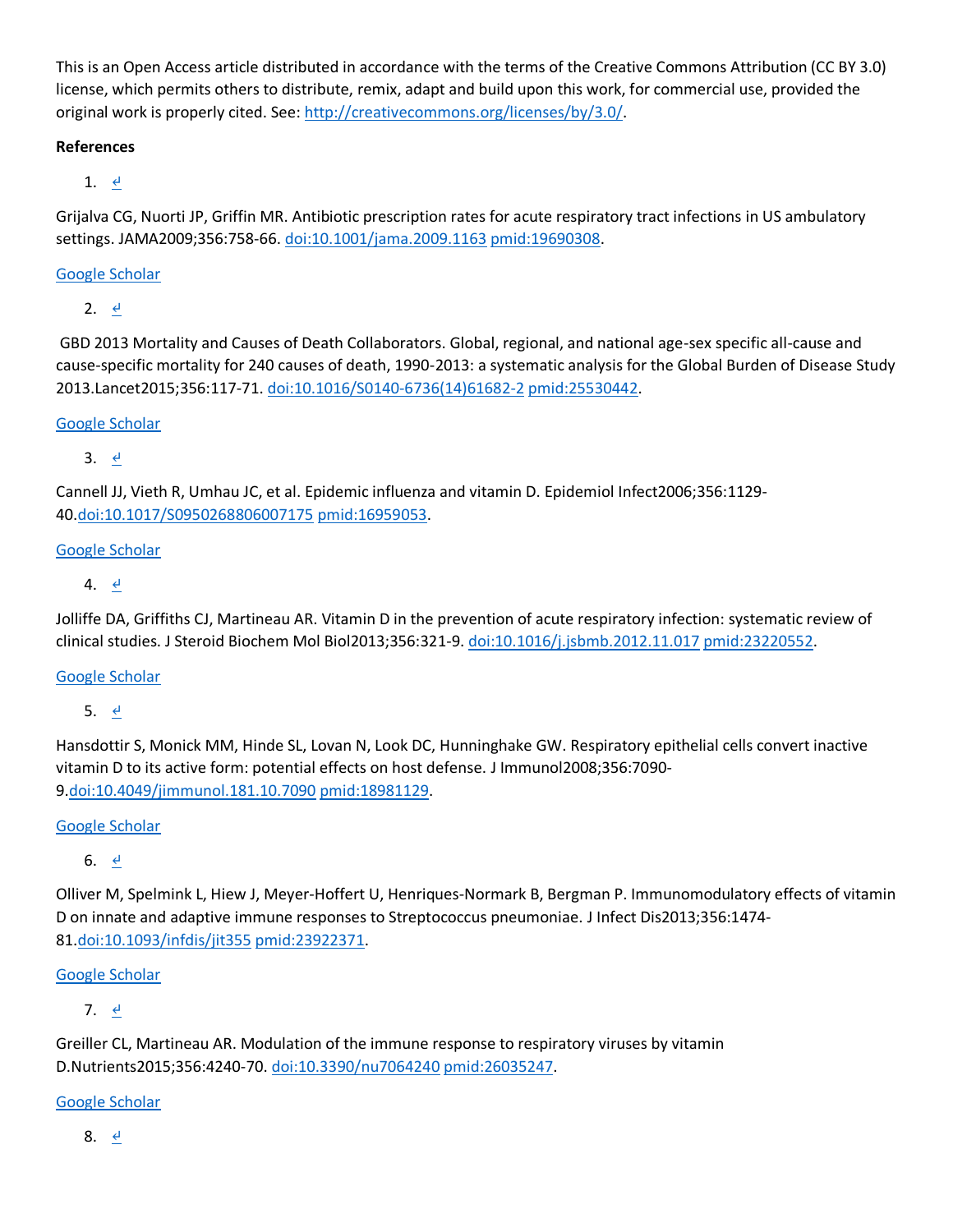Hewison M. Antibacterial effects of vitamin D. Nat Rev Endocrinol2011;356:337- 45[.doi:10.1038/nrendo.2010.226](http://dx.doi.org/10.1038/nrendo.2010.226) [pmid:21263449.](http://www.ncbi.nlm.nih.gov/pubmed/?term=21263449)

## [Google Scholar](http://www.bmj.com/lookup/google-scholar?link_type=googlescholar&gs_type=article&q_txt=Hewison%C2%A0M.+Antibacterial+effects+of+vitamin+D.+Nat+Rev+Endocrinol2011%3B356%3A337-45.+doi%3A10.1038%2Fnrendo.2010.226%C2%A0pmid%3A21263449.)

9. [↵](http://www.bmj.com/content/356/bmj.i6583#xref-ref-9-1)

Bergman P, Lindh AU, Björkhem-Bergman L, Lindh JD. Vitamin D and Respiratory Tract Infections: A Systematic Review and Meta-Analysis of Randomized Controlled Trials. PLoS

One2013;356:e65835[.doi:10.1371/journal.pone.0065835](http://dx.doi.org/10.1371/journal.pone.0065835) [pmid:23840373.](http://www.ncbi.nlm.nih.gov/pubmed/?term=23840373)

#### [Google Scholar](http://www.bmj.com/lookup/google-scholar?link_type=googlescholar&gs_type=article&q_txt=Bergman%C2%A0P%2C%C2%A0Lindh%C2%A0AU%2C%C2%A0Bj%C3%B6rkhem-Bergman%C2%A0L%2C%C2%A0Lindh%C2%A0JD.+Vitamin+D+and+Respiratory+Tract+Infections%3A+A+Systematic+Review+and+Meta-Analysis+of+Randomized+Controlled+Trials.+PLoS+One2013%3B356%3Ae65835.+doi%3A10.1371%2Fjournal.pone.0065835%C2%A0pmid%3A23840373.)

10. [↵](http://www.bmj.com/content/356/bmj.i6583#xref-ref-10-1)

Charan J, Goyal JP, Saxena D, Yadav P. Vitamin D for prevention of respiratory tract infections: A systematic review and meta-analysis. J Pharmacol Pharmacother2012;356:300-3. [doi:10.4103/0976-500X.103685](http://dx.doi.org/10.4103/0976-500X.103685) [pmid:23326099.](http://www.ncbi.nlm.nih.gov/pubmed/?term=23326099)

### [Google Scholar](http://www.bmj.com/lookup/google-scholar?link_type=googlescholar&gs_type=article&q_txt=Charan%C2%A0J%2C%C2%A0Goyal%C2%A0JP%2C%C2%A0Saxena%C2%A0D%2C%C2%A0Yadav%C2%A0P.+Vitamin+D+for+prevention+of+respiratory+tract+infections%3A+A+systematic+review+and+meta-analysis.+J+Pharmacol+Pharmacother2012%3B356%3A300-3.+doi%3A10.4103%2F0976-500X.103685%C2%A0pmid%3A23326099.)

11.  $\leq$ 

Mao S, Huang S. Vitamin D supplementation and risk of respiratory tract infections: a meta-analysis of randomized controlled trials. Scand J Infect Dis2013;356:696-702. [doi:10.3109/00365548.2013.803293](http://dx.doi.org/10.3109/00365548.2013.803293) [pmid:23815596.](http://www.ncbi.nlm.nih.gov/pubmed/?term=23815596)

#### [Google Scholar](http://www.bmj.com/lookup/google-scholar?link_type=googlescholar&gs_type=article&q_txt=Mao%C2%A0S%2C%C2%A0Huang%C2%A0S.+Vitamin+D+supplementation+and+risk+of+respiratory+tract+infections%3A+a+meta-analysis+of+randomized+controlled+trials.+Scand+J+Infect+Dis2013%3B356%3A696-702.+doi%3A10.3109%2F00365548.2013.803293%C2%A0pmid%3A23815596.)

12.  $\leq$ 

Xiao L, Xing C, Yang Z, et al. Vitamin D supplementation for the prevention of childhood acute respiratory infections: a systematic review of randomised controlled trials. Br J Nutr2015;356:1026- 34[.doi:10.1017/S000711451500207X](http://dx.doi.org/10.1017/S000711451500207X) [pmid:26310436.](http://www.ncbi.nlm.nih.gov/pubmed/?term=26310436)

#### [Google Scholar](http://www.bmj.com/lookup/google-scholar?link_type=googlescholar&gs_type=article&q_txt=Xiao%C2%A0L%2C%C2%A0Xing%C2%A0C%2C%C2%A0Yang%C2%A0Z%2C%C2%A0et+al.+Vitamin+D+supplementation+for+the+prevention+of+childhood+acute+respiratory+infections%3A+a+systematic+review+of+randomised+controlled+trials.+Br+J+Nutr2015%3B356%3A1026-34.+doi%3A10.1017%2FS000711451500207X%C2%A0pmid%3A26310436.)

13. [↵](http://www.bmj.com/content/356/bmj.i6583#xref-ref-13-1)

Vuichard Gysin D, Dao D, Gysin CM, Lytvyn L, Loeb M. Effect of Vitamin D3 Supplementation on Respiratory Tract Infections in Healthy Individuals: A Systematic Review and Meta-Analysis of Randomized Controlled Trials. PLoS One2016;356:e0162996. [doi:10.1371/journal.pone.0162996](http://dx.doi.org/10.1371/journal.pone.0162996) [pmid:27631625.](http://www.ncbi.nlm.nih.gov/pubmed/?term=27631625)

#### [Google Scholar](http://www.bmj.com/lookup/google-scholar?link_type=googlescholar&gs_type=article&q_txt=Vuichard+Gysin%C2%A0D%2C%C2%A0Dao%C2%A0D%2C%C2%A0Gysin%C2%A0CM%2C%C2%A0Lytvyn%C2%A0L%2C%C2%A0Loeb%C2%A0M.+Effect+of+Vitamin+D3+Supplementation+on+Respiratory+Tract+Infections+in+Healthy+Individuals%3A+A+Systematic+Review+and+Meta-Analysis+of+Randomized+Controlled+Trials.+PLoS+One2016%3B356%3Ae0162996.+doi%3A10.1371%2Fjournal.pone.0162996%C2%A0pmid%3A27631625.)

14. [↵](http://www.bmj.com/content/356/bmj.i6583#xref-ref-14-1)

Martineau AR. Bolus-dose vitamin D and prevention of childhood pneumonia. Lancet2012;356:1373- 5[.doi:10.1016/S0140-6736\(12\)60405-X](http://dx.doi.org/10.1016/S0140-6736(12)60405-X) [pmid:22494825.](http://www.ncbi.nlm.nih.gov/pubmed/?term=22494825)

## [Google Scholar](http://www.bmj.com/lookup/google-scholar?link_type=googlescholar&gs_type=article&q_txt=Martineau%C2%A0AR.+Bolus-dose+vitamin+D+and+prevention+of+childhood+pneumonia.+Lancet2012%3B356%3A1373-5.+doi%3A10.1016%2FS0140-6736(12)60405-X%C2%A0pmid%3A22494825.)

15. [↵](http://www.bmj.com/content/356/bmj.i6583#xref-ref-15-1)

Lehouck A, Mathieu C, Carremans C, et al. High doses of vitamin D to reduce exacerbations in chronic obstructive pulmonary disease: a randomized trial. Ann Intern Med2012;356:105-14. [doi:10.7326/0003-4819-156-2-201201170-](http://dx.doi.org/10.7326/0003-4819-156-2-201201170-00004) [00004](http://dx.doi.org/10.7326/0003-4819-156-2-201201170-00004) [pmid:22250141.](http://www.ncbi.nlm.nih.gov/pubmed/?term=22250141)

[Google Scholar](http://www.bmj.com/lookup/google-scholar?link_type=googlescholar&gs_type=article&q_txt=Lehouck%C2%A0A%2C%C2%A0Mathieu%C2%A0C%2C%C2%A0Carremans%C2%A0C%2C%C2%A0et+al.+High+doses+of+vitamin+D+to+reduce+exacerbations+in+chronic+obstructive+pulmonary+disease%3A+a+randomized+trial.+Ann+Intern+Med2012%3B356%3A105-14.+doi%3A10.7326%2F0003-4819-156-2-201201170-00004%C2%A0pmid%3A22250141.)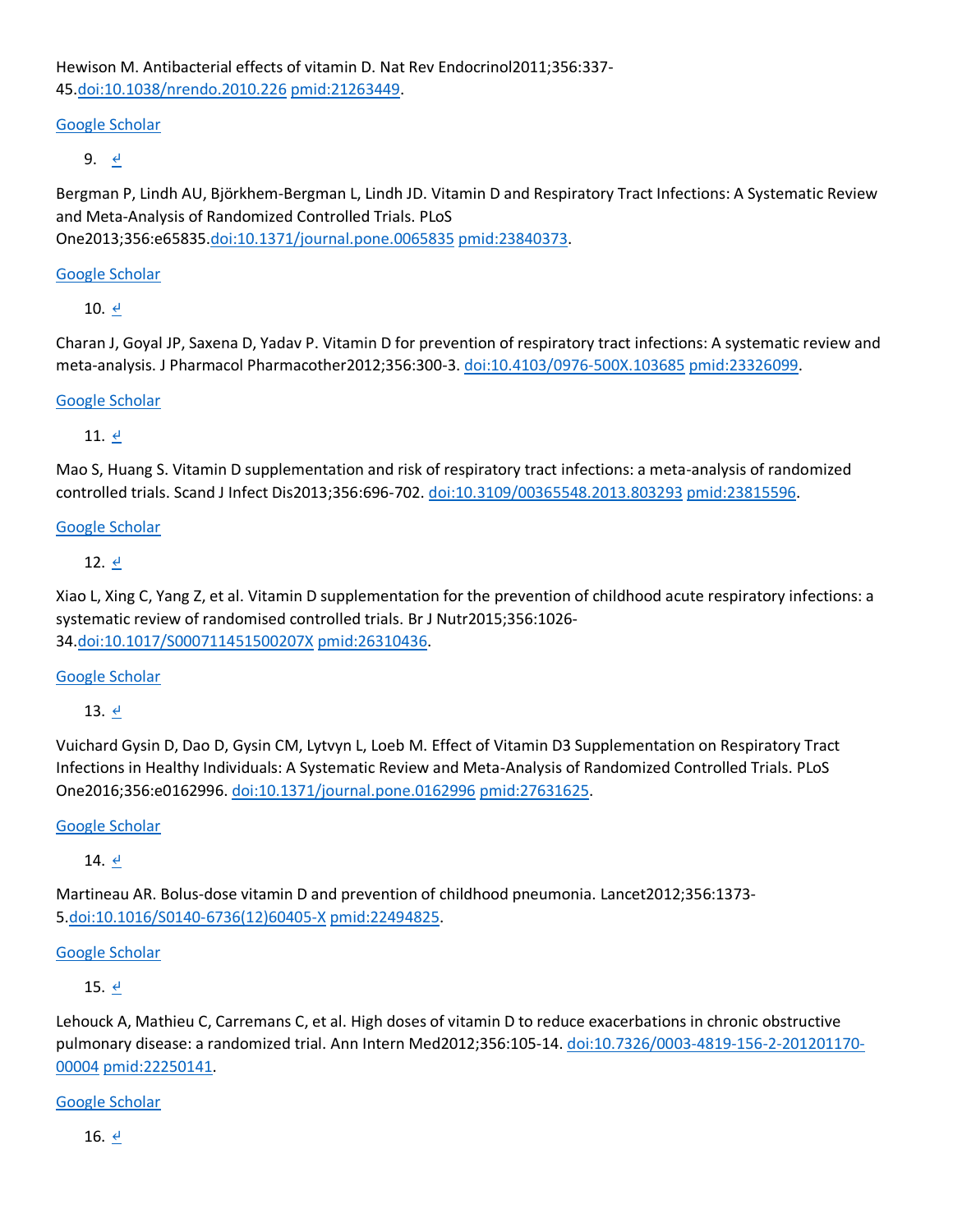Martineau AR, James WY, Hooper RL, et al. Vitamin D3 supplementation in patients with chronic obstructive pulmonary disease (ViDiCO): a multicentre, double-blind, randomised controlled trial. Lancet Respir Med2015;356:120- 30[.doi:10.1016/S2213-2600\(14\)70255-3](http://dx.doi.org/10.1016/S2213-2600(14)70255-3) [pmid:25476069.](http://www.ncbi.nlm.nih.gov/pubmed/?term=25476069)

## [Google Scholar](http://www.bmj.com/lookup/google-scholar?link_type=googlescholar&gs_type=article&q_txt=Martineau%C2%A0AR%2C%C2%A0James%C2%A0WY%2C%C2%A0Hooper%C2%A0RL%2C%C2%A0et+al.+Vitamin+D3+supplementation+in+patients+with+chronic+obstructive+pulmonary+disease+(ViDiCO)%3A+a+multicentre%2C+double-blind%2C+randomised+controlled+trial.+Lancet+Respir+Med2015%3B356%3A120-30.+doi%3A10.1016%2FS2213-2600(14)70255-3%C2%A0pmid%3A25476069.)

# 17.  $\leq$

Steenhoff AP, Schall JI, Samuel J, et al. Vitamin D<sub>a</sub>supplementation in Batswana children and adults with HIV: a pilot double blind randomized controlled trial. PLoS

One2015;356:e0117123. [doi:10.1371/journal.pone.0117123](http://dx.doi.org/10.1371/journal.pone.0117123) [pmid:25706751.](http://www.ncbi.nlm.nih.gov/pubmed/?term=25706751)

## [Google Scholar](http://www.bmj.com/lookup/google-scholar?link_type=googlescholar&gs_type=article&q_txt=Steenhoff%C2%A0AP%2C%C2%A0Schall%C2%A0JI%2C%C2%A0Samuel%C2%A0J%2C%C2%A0et+al.+Vitamin+D%E2%82%83supplementation+in+Batswana+children+and+adults+with+HIV%3A+a+pilot+double+blind+randomized+controlled+trial.+PLoS+One2015%3B356%3Ae0117123.+doi%3A10.1371%2Fjournal.pone.0117123%C2%A0pmid%3A25706751.)

18.  $\leq$ 

Waterhouse M, Tran B, Armstrong BK, et al. Environmental, personal, and genetic determinants of response to vitamin D supplementation in older adults. J Clin Endocrinol Metab2014;356:E1332-40. [doi:10.1210/jc.2013-4101](http://dx.doi.org/10.1210/jc.2013-4101) [pmid:24694335.](http://www.ncbi.nlm.nih.gov/pubmed/?term=24694335)

## [Google Scholar](http://www.bmj.com/lookup/google-scholar?link_type=googlescholar&gs_type=article&q_txt=Waterhouse%C2%A0M%2C%C2%A0Tran%C2%A0B%2C%C2%A0Armstrong%C2%A0BK%2C%C2%A0et+al.+Environmental%2C+personal%2C+and+genetic+determinants+of+response+to+vitamin+D+supplementation+in+older+adults.+J+Clin+Endocrinol+Metab2014%3B356%3AE1332-40.+doi%3A10.1210%2Fjc.2013-4101%C2%A0pmid%3A24694335.)

## 19. ₫

Sanders KM, Stuart AL, Williamson EJ, et al. Annual high-dose oral vitamin D and falls and fractures in older women: a randomized controlled trial. JAMA2010;356:1815-22. [doi:10.1001/jama.2010.594](http://dx.doi.org/10.1001/jama.2010.594) [pmid:20460620.](http://www.ncbi.nlm.nih.gov/pubmed/?term=20460620)

## [Google Scholar](http://www.bmj.com/lookup/google-scholar?link_type=googlescholar&gs_type=article&q_txt=Sanders%C2%A0KM%2C%C2%A0Stuart%C2%A0AL%2C%C2%A0Williamson%C2%A0EJ%2C%C2%A0et+al.+Annual+high-dose+oral+vitamin+D+and+falls+and+fractures+in+older+women%3A+a+randomized+controlled+trial.+JAMA2010%3B356%3A1815-22.+doi%3A10.1001%2Fjama.2010.594%C2%A0pmid%3A20460620.)

## 20.  $\leq$

Riley RD, Lambert PC, Abo-Zaid G. Meta-analysis of individual participant data: rationale, conduct, and reporting.BMJ2010;356:c221. [doi:10.1136/bmj.c221](http://dx.doi.org/10.1136/bmj.c221) [pmid:20139215.](http://www.ncbi.nlm.nih.gov/pubmed/?term=20139215)

## [Google Scholar](http://www.bmj.com/lookup/google-scholar?link_type=googlescholar&gs_type=article&q_txt=Riley%C2%A0RD%2C%C2%A0Lambert%C2%A0PC%2C%C2%A0Abo-Zaid%C2%A0G.+Meta-analysis+of+individual+participant+data%3A+rationale%2C+conduct%2C+and+reporting.+BMJ2010%3B356%3Ac221.+doi%3A10.1136%2Fbmj.c221%C2%A0pmid%3A20139215.)

 $21.$   $4$ 

Camargo CA Jr, , Ganmaa D, Frazier AL, et al. Randomized trial of vitamin D supplementation and risk of acute respiratory infection in Mongolia. Pediatrics2012;356:e561-7. [doi:10.1542/peds.2011-3029](http://dx.doi.org/10.1542/peds.2011-3029) [pmid:22908115.](http://www.ncbi.nlm.nih.gov/pubmed/?term=22908115)

## [Google Scholar](http://www.bmj.com/lookup/google-scholar?link_type=googlescholar&gs_type=article&q_txt=Camargo%C2%A0CA%C2%A0Jr%2C%C2%A0%2C%C2%A0Ganmaa%C2%A0D%2C%C2%A0Frazier%C2%A0AL%2C%C2%A0et+al.+Randomized+trial+of+vitamin+D+supplementation+and+risk+of+acute+respiratory+infection+in+Mongolia.+Pediatrics2012%3B356%3Ae561-7.+doi%3A10.1542%2Fpeds.2011-3029%C2%A0pmid%3A22908115.)

22. [↵](http://www.bmj.com/content/356/bmj.i6583#xref-ref-22-1)

Murdoch DR, Slow S, Chambers ST, et al. Effect of vitamin D3 supplementation on upper respiratory tract infections in healthy adults: the VIDARIS randomized controlled trial. JAMA2012;356:1333- 9[.doi:10.1001/jama.2012.12505](http://dx.doi.org/10.1001/jama.2012.12505) [pmid:23032549.](http://www.ncbi.nlm.nih.gov/pubmed/?term=23032549)

## [Google Scholar](http://www.bmj.com/lookup/google-scholar?link_type=googlescholar&gs_type=article&q_txt=Murdoch%C2%A0DR%2C%C2%A0Slow%C2%A0S%2C%C2%A0Chambers%C2%A0ST%2C%C2%A0et+al.+Effect+of+vitamin+D3+supplementation+on+upper+respiratory+tract+infections+in+healthy+adults%3A+the+VIDARIS+randomized+controlled+trial.+JAMA2012%3B356%3A1333-9.+doi%3A10.1001%2Fjama.2012.12505%C2%A0pmid%3A23032549.)

23.  $\leq$ 

Rees JR, Hendricks K, Barry EL, et al. Vitamin D3 supplementation and upper respiratory tract infections in a randomized, controlled trial. Clin Infect Dis2013;356:1384-92. [doi:10.1093/cid/cit549](http://dx.doi.org/10.1093/cid/cit549) [pmid:24014734.](http://www.ncbi.nlm.nih.gov/pubmed/?term=24014734)

[Google Scholar](http://www.bmj.com/lookup/google-scholar?link_type=googlescholar&gs_type=article&q_txt=Rees%C2%A0JR%2C%C2%A0Hendricks%C2%A0K%2C%C2%A0Barry%C2%A0EL%2C%C2%A0et+al.+Vitamin+D3+supplementation+and+upper+respiratory+tract+infections+in+a+randomized%2C+controlled+trial.+Clin+Infect+Dis2013%3B356%3A1384-92.+doi%3A10.1093%2Fcid%2Fcit549%C2%A0pmid%3A24014734.)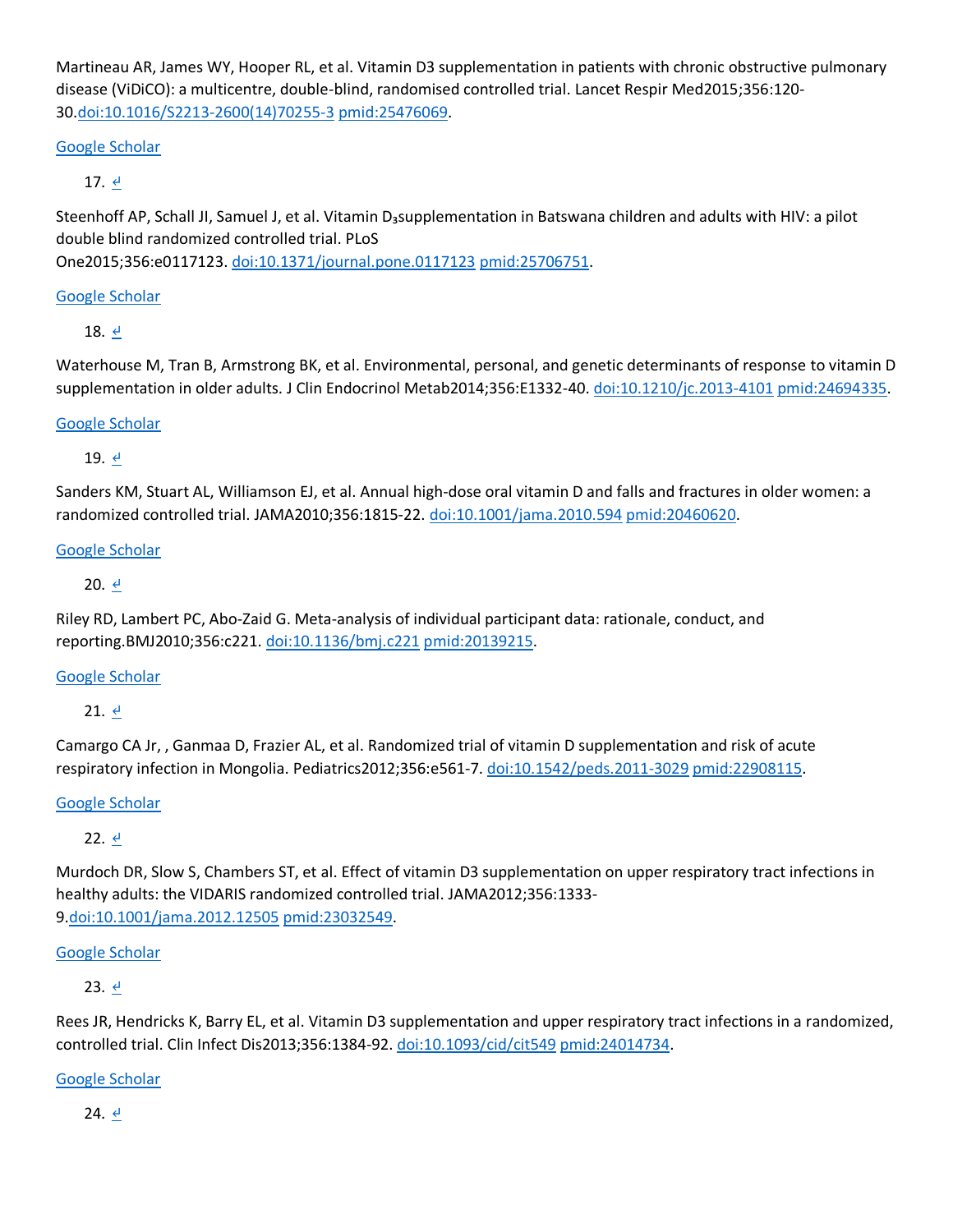Tachimoto H, Mezawa H, Segawa T, Akiyama N, Ida H, Urashima M. Improved control of childhood asthma with lowdose, short-term vitamin D supplementation: a randomized, double-blind, placebo-controlled trial. Allergy2016;356:1001-9[.doi:10.1111/all.12856](http://dx.doi.org/10.1111/all.12856) [pmid:26841365.](http://www.ncbi.nlm.nih.gov/pubmed/?term=26841365)

## [Google Scholar](http://www.bmj.com/lookup/google-scholar?link_type=googlescholar&gs_type=article&q_txt=Tachimoto%C2%A0H%2C%C2%A0Mezawa%C2%A0H%2C%C2%A0Segawa%C2%A0T%2C%C2%A0Akiyama%C2%A0N%2C%C2%A0Ida%C2%A0H%2C%C2%A0Urashima%C2%A0M.+Improved+control+of+childhood+asthma+with+low-dose%2C+short-term+vitamin+D+supplementation%3A+a+randomized%2C+double-blind%2C+placebo-controlled+trial.+Allergy2016%3B356%3A1001-9.+doi%3A10.1111%2Fall.12856%C2%A0pmid%3A26841365.)

## 25.  $\leq$

Tran B, Armstrong BK, Ebeling PR, et al. Effect of vitamin D supplementation on antibiotic use: a randomized controlled trial. Am J Clin Nutr2014;356:156-61. [doi:10.3945/ajcn.113.063271](http://dx.doi.org/10.3945/ajcn.113.063271) [pmid:24108783.](http://www.ncbi.nlm.nih.gov/pubmed/?term=24108783)

## [Google Scholar](http://www.bmj.com/lookup/google-scholar?link_type=googlescholar&gs_type=article&q_txt=Tran%C2%A0B%2C%C2%A0Armstrong%C2%A0BK%2C%C2%A0Ebeling%C2%A0PR%2C%C2%A0et+al.+Effect+of+vitamin+D+supplementation+on+antibiotic+use%3A+a+randomized+controlled+trial.+Am+J+Clin+Nutr2014%3B356%3A156-61.+doi%3A10.3945%2Fajcn.113.063271%C2%A0pmid%3A24108783.)

26.  $\theta$ 

Urashima M, Mezawa H, Noya M, Camargo CA Jr. Effects of vitamin D supplements on influenza A illness during the 2009 H1N1 pandemic: a randomized controlled trial. Food Funct2014;356:2365-70. [doi:10.1039/C4FO00371C](http://dx.doi.org/10.1039/C4FO00371C) [pmid:25088394.](http://www.ncbi.nlm.nih.gov/pubmed/?term=25088394)

## [Google Scholar](http://www.bmj.com/lookup/google-scholar?link_type=googlescholar&gs_type=article&q_txt=Urashima%C2%A0M%2C%C2%A0Mezawa%C2%A0H%2C%C2%A0Noya%C2%A0M%2C%C2%A0Camargo%C2%A0CA%C2%A0Jr.+Effects+of+vitamin+D+supplements+on+influenza+A+illness+during+the+2009+H1N1+pandemic%3A+a+randomized+controlled+trial.+Food+Funct2014%3B356%3A2365-70.+doi%3A10.1039%2FC4FO00371C%C2%A0pmid%3A25088394.)

27.  $\leq$ 

Urashima M, Segawa T, Okazaki M, Kurihara M, Wada Y, Ida H. Randomized trial of vitamin D supplementation to prevent seasonal influenza A in schoolchildren. Am J Clin Nutr2010;356:1255- 60. [doi:10.3945/ajcn.2009.29094](http://dx.doi.org/10.3945/ajcn.2009.29094) [pmid:20219962.](http://www.ncbi.nlm.nih.gov/pubmed/?term=20219962)

## [Google Scholar](http://www.bmj.com/lookup/google-scholar?link_type=googlescholar&gs_type=article&q_txt=Urashima%C2%A0M%2C%C2%A0Segawa%C2%A0T%2C%C2%A0Okazaki%C2%A0M%2C%C2%A0Kurihara%C2%A0M%2C%C2%A0Wada%C2%A0Y%2C%C2%A0Ida%C2%A0H.+Randomized+trial+of+vitamin+D+supplementation+to+prevent+seasonal+influenza+A+in+schoolchildren.+Am+J+Clin+Nutr2010%3B356%3A1255-60.+doi%3A10.3945%2Fajcn.2009.29094%C2%A0pmid%3A20219962.)

## 28.  $\leq$

Higgins JP, Altman DG, Gøtzsche PC, et al. Cochrane Bias Methods Group Cochrane Statistical Methods Group. The Cochrane Collaboration's tool for assessing risk of bias in randomised trials. BMJ2011;356:d5928[.doi:10.1136/bmj.d5928](http://dx.doi.org/10.1136/bmj.d5928) [pmid:22008217.](http://www.ncbi.nlm.nih.gov/pubmed/?term=22008217)

## [Google Scholar](http://www.bmj.com/lookup/google-scholar?link_type=googlescholar&gs_type=article&q_txt=Higgins%C2%A0JP%2C%C2%A0Altman%C2%A0DG%2C%C2%A0G%C3%B8tzsche%C2%A0PC%2C%C2%A0et+al.%C2%A0Cochrane+Bias+Methods+Group%C2%A0Cochrane+Statistical+Methods+Group.+The+Cochrane+Collaboration%E2%80%99s+tool+for+assessing+risk+of+bias+in+randomised+trials.+BMJ2011%3B356%3Ad5928.+doi%3A10.1136%2Fbmj.d5928%C2%A0pmid%3A22008217.)

29.  $\leq$ 

Department of Health. Department of Health Report on Health and Social Subjects, No. 49. Nutrition and bone health with particular reference to calcium and vitamin D. London; 1998.

## [Google Scholar](http://www.bmj.com/lookup/google-scholar?link_type=googlescholar&gs_type=article)

30. [↵](http://www.bmj.com/content/356/bmj.i6583#xref-ref-30-1)

Reid IR. Towards a trial-based definition of vitamin D deficiency. Lancet Diabetes Endocrinol2016;356:376- 7[.doi:10.1016/S2213-8587\(16\)00079-6](http://dx.doi.org/10.1016/S2213-8587(16)00079-6) [pmid:26944420.](http://www.ncbi.nlm.nih.gov/pubmed/?term=26944420)

## [Google Scholar](http://www.bmj.com/lookup/google-scholar?link_type=googlescholar&gs_type=article&q_txt=Reid%C2%A0IR.+Towards+a+trial-based+definition+of+vitamin+D+deficiency.+Lancet+Diabetes+Endocrinol2016%3B356%3A376-7.+doi%3A10.1016%2FS2213-8587(16)00079-6%C2%A0pmid%3A26944420.)

31.  $\leq$ 

Ginde AA, Mansbach JM, Camargo CA Jr. Association between serum 25-hydroxyvitamin D level and upper respiratory tract infection in the Third National Health and Nutrition Examination Survey. Arch Intern Med2009;356:384- 90[.doi:10.1001/archinternmed.2008.560](http://dx.doi.org/10.1001/archinternmed.2008.560) [pmid:19237723.](http://www.ncbi.nlm.nih.gov/pubmed/?term=19237723)

## [Google Scholar](http://www.bmj.com/lookup/google-scholar?link_type=googlescholar&gs_type=article&q_txt=Ginde%C2%A0AA%2C%C2%A0Mansbach%C2%A0JM%2C%C2%A0Camargo%C2%A0CA%C2%A0Jr.+Association+between+serum+25-hydroxyvitamin+D+level+and+upper+respiratory+tract+infection+in+the+Third+National+Health+and+Nutrition+Examination+Survey.+Arch+Intern+Med2009%3B356%3A384-90.+doi%3A10.1001%2Farchinternmed.2008.560%C2%A0pmid%3A19237723.)